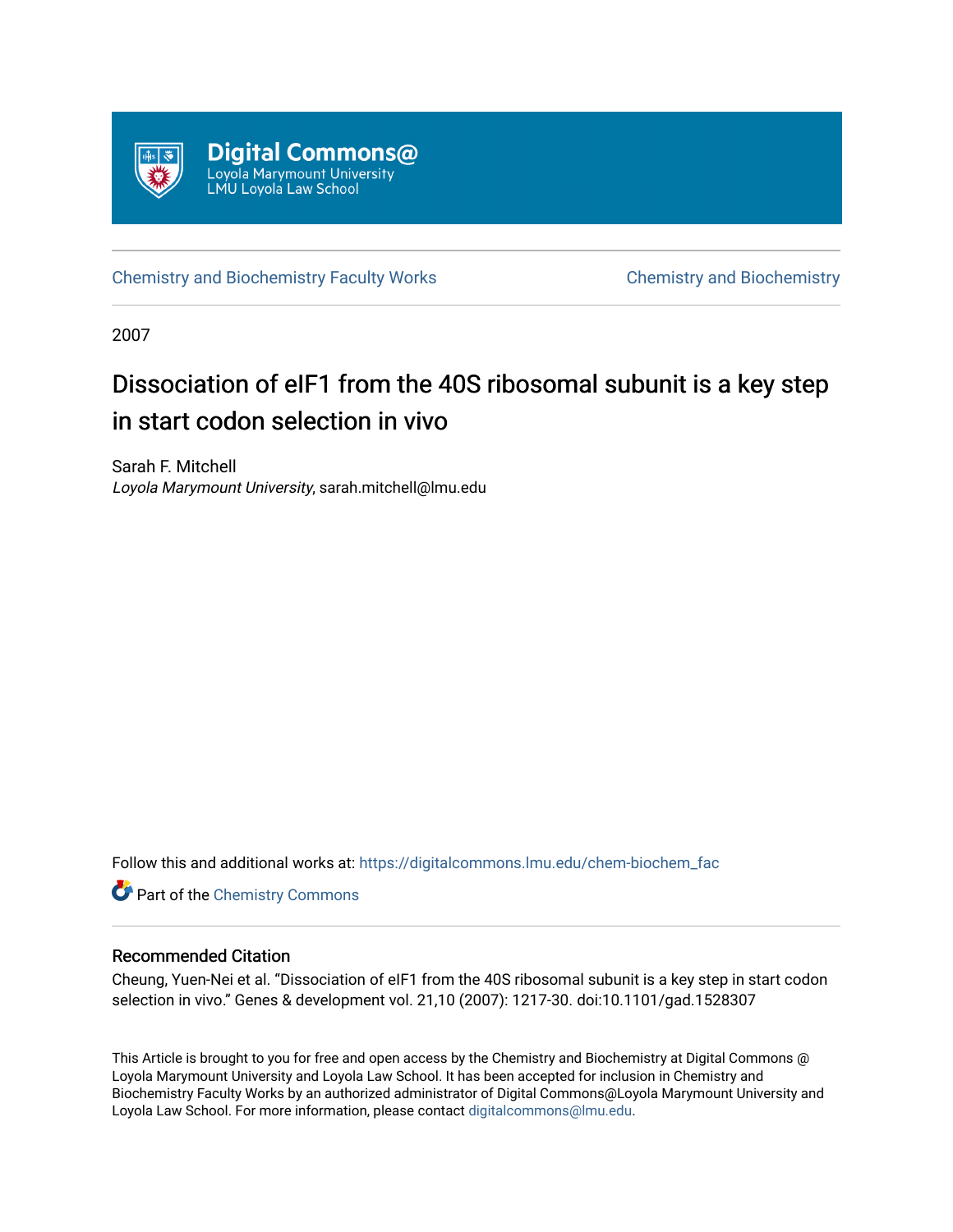# **Dissociation of eIF1 from the 40S ribosomal subunit is a key step in start codon selection in vivo**

**Yuen-Nei Cheung,1 David Maag,2 Sarah F. Mitchell,2 Christie A. Fekete,1 Mikkel A. Algire,2 Julie E. Takacs,<sup>2</sup> Nikolay Shirokikh,3 Tatyana Pestova,3 Jon R. Lorsch,2,5 and Alan G. Hinnebusch1,4**

<sup>1</sup>Laboratory of Gene Regulation and Development, National Institute of Child Health and Human Development, National Institutes of Health, Bethesda, Maryland 20892, USA; <sup>2</sup>Department of Biophysics and Biophysical Chemistry, Johns Hopkins University School of Medicine, Baltimore, Maryland 21205, USA; <sup>3</sup>Department of Microbiology and Immunology, State University of New York Health Science Center at Brooklyn, Brooklyn, New York 11203, USA

**Selection of the AUG start codon is a key step in translation initiation requiring hydrolysis of GTP in the eIF2**•**GTP**•**Met-tRNAi Met ternary complex (TC) and subsequent Pi release from eIF2**•**GDP**•**Pi . It is thought that eIF1 prevents recognition of non-AUGs by promoting scanning and blocking Pi release at non-AUG codons. We show that Sui− mutations in** *Saccharomyces cerevisiae* **eIF1, which increase initiation at UUG codons, reduce interaction of eIF1 with 40S subunits in vitro and in vivo, and both defects are diminished in cells by overexpressing the mutant proteins. Remarkably, Sui− mutation** *ISQLG93–97ASQAA* **(abbreviated** *93–97***) accelerates eIF1 dissociation and Pi release from reconstituted preinitiation complexes (PICs), whereas a hyperaccuracy mutation in eIF1A (that suppresses Sui− mutations) decreases the eIF1 off-rate. These findings demonstrate that eIF1 dissociation is a critical step in start codon selection, which is modulated by eIF1A. We also describe Gcd− mutations in eIF1 that impair TC loading on 40S subunits or destabilize the multifactor complex containing eIF1, eIF3, eIF5, and TC, showing that eIF1 promotes PIC assembly in vivo beyond its important functions in AUG selection.**

[*Keywords*: AUG selection; *Saccharomyces cerevisiae*; translation initiation; eIF1]

Supplemental material is available at http://www.genesdev.org.

Received January 5, 2007; revised version accepted March 19, 2007.

The eukaryotic translation initiation pathway produces an 80S ribosome bound to mRNA with methionyl initiator tRNA (Met-tRNA,<sup>Met</sup>) base-paired to the AUG start codon in the ribosomal P-site. The Met-tRNA, Met is recruited to the small (40S) ribosomal subunit in a ternary complex (TC) with GTP-bound eIF2, to produce the 43S preinitiation complex (PIC). In budding yeast, this reaction is stimulated by eIF1, eIF1A, eIF3, and eIF5 both in vitro (Danaie et al. 1995; Phan et al. 1998; Asano et al. 2001; Algire et al. 2002) and in vivo (Hinnebusch 2000; Olsen et al. 2003; Fekete et al. 2005; Jivotovskaya et al. 2006). The eIF3, eIF5, eIF1, and TC can be isolated in a multifactor complex (MFC) from yeast (Asano et al. 2000) whose formation promotes binding of all constituent factors to 40S subunits in vivo (Valášek et al. 2002, 2004; Singh et al. 2004; Yamamoto et al. 2005; Jivotovskaya et al. 2006). The 43S PIC interacts with the 5' end

**Corresponding authors.**

**4 E-MAIL ahinnebusch@nih.gov; FAX (301) 496-6828.**

**5 E-MAIL jlorsch@jhmi.edu; FAX (410) 955-0637.** Article is online at http://www.genesdev.org/cgi/doi/10.1101/gad.1528307.

of mRNA, producing the 48S PIC, and scans the leader until the anticodon of Met-tRNA<sup>, Met</sup> base-pairs with an AUG codon. Scanning is promoted by eIF1, eIF1A, and eIF4F in a reconstituted mammalian system (Pestova et al. 1998; Pestova and Kolupaeva 2002), and genetic data suggest that eIF5, eIF1A, and eIF3 promote scanning in yeast cells (Asano et al. 2001; Nielsen et al. 2004; Fekete et al. 2005). In the 48S PIC, the GTP bound to eIF2 is partially hydrolyzed to GDP and inorganic phosphate  $(P_i)$ in a manner stimulated by eIF5, but AUG recognition is required for  $\mathrm{P_{i}}$  release from eIF2 $\bullet$ GDP $\bullet \mathrm{P_{i^{\prime}}}$  driving GTP hydrolysis to completion (Algire et al. 2005; Maag et al. 2005b). It is thought that eIF2-GDP releases MettRNAi Met into the P-site, allowing subsequent joining of the 60S subunit (Hershey and Merrick 2000; Pestova et al. 2000). The eIF2-GDP is recycled to eIF2-GTP by guanine nucleotide exchange factor eIF2B to allow the reassembly of TC.

Genetic studies in yeast showed that eIF1, subunits of eIF2, and eIF5 regulate AUG selection in vivo, by identifying mutations that increase initiation at UUG codons. Such mutations restore translation of the *his4-*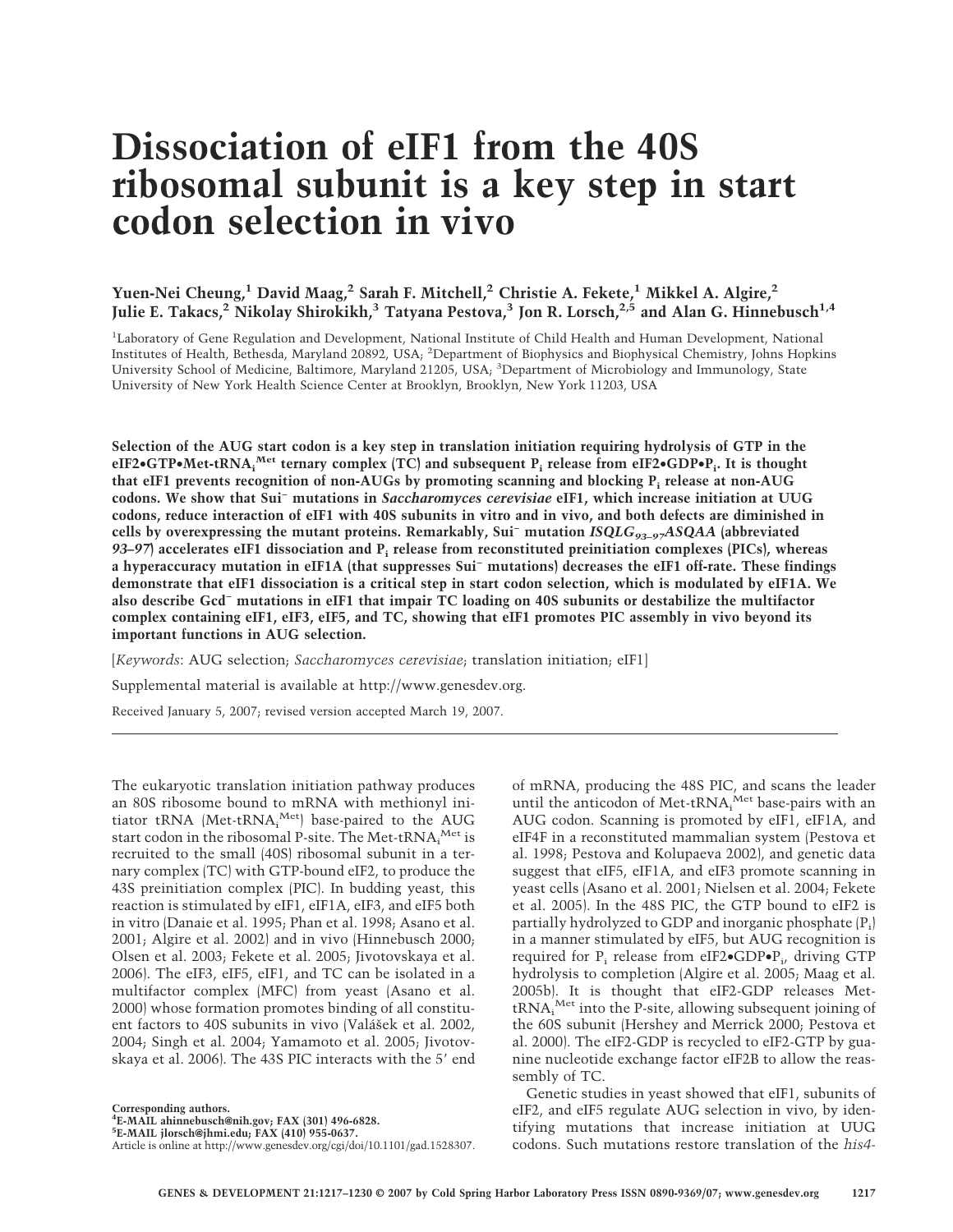*303* allele lacking the initiation codon, producing the Sui− (Suppressor of initiation codon mutation) phenotype (Donahue 2000). Biochemical analysis of the mammalian system showed that eIF1 antagonizes recognition of non-AUG codons during scanning (Pestova and Kolupaeva 2002). The 40S-binding site of eIF1 was localized near the P-site, and it was proposed that eIF1 promotes an open conformation of the PIC conducive to scanning and restricts base-pairing of Met-tRNA,<sup>Met</sup> with non-AUG triplets (Lomakin et al. 2003). There is biochemical evidence that eIF1 also restrains the GAP (GTPase activating protein) function of eIF5 at non-AUG codons (Unbehaun et al. 2004; Algire et al. 2005). Consistent with these last results, overexpression of wild-type (WT) eIF1 suppresses the increased initiation at UUG codons conferred by various Sui− mutations in vivo (Valášek et al. 2004).

Our recent experiments with a reconstituted yeast system revealed that AUG recognition stimulates dissociation of eIF1 from the PIC as well as  $P_i$  release from eIF2•GDP•Pi (Maag et al. 2005b). The kinetics of eIF1 dissociation and  $P_i$  release are similar, and a mutation in eIF1 was found to reduce the rates of both reactions in vitro (Algire et al. 2005). This suggested a model wherein eIF1 blocks non-AUG selection by impeding  $P_i$  release, beyond its functions in restraining eIF5 GAP function and promoting scanning. All of these eIF1 functions should be eliminated when AUG base-pairs with Met-tRNA, Met, as this triggers eIF1 dissociation from the PIC (Maag et al. 2005b). However, the importance of eIF1 dissociation in controlling the accuracy of AUG selection in vivo was unclear.

If the foregoing model were valid, then it should be possible to obtain a class of Sui− mutations that evoke more rapid eIF1 dissociation when UUG occupies the P-site. Consistent with this, we found previously that the Sui− eIF1 mutation *sui1-D83G* reduces eIF1 association with native PICs (Valášek et al. 2004). Here we show that *sui1-D83G, sui1-Q84P*, and a newly isolated Sui− mutation in eIF1, *ISQLG93–97ASQAA* (abbreviated *93–97* throughout), all decrease eIF1 affinity for 40S subunits in vitro. The *93–97* and *Q84P* mutations also decrease the stability of eIF1–40S interaction in vivo, and both the Sui<sup>−</sup> phenotype and impaired 40S binding of eIF1 are partially corrected by overexpressing the mutant proteins. Importantly, the *93–97* mutation elevates the rates of both eIF1 dissociation and  $P_i$  release from eIF2•GDP•Pi in reconstituted PICs. The *D83G*, *Q84P*, and *93–97* Sui<sup>−</sup> mutations also increase selection of non-AUGs in the reconstituted mammalian system independent of GTP hydrolysis. In addition, an eIF1A mutation that suppresses UUG initiation decreases (rather than increases) the rate of eIF1 release from initiation complexes. Together, these results provide strong evidence that release of eIF1 from the 40S subunit is a critical step in AUG selection in vivo, and is coupled to  $P_i$ release from eIF2 $\bullet$ GDP $\bullet$ P<sub>i</sub> and the transition to a closed, scanning-incompatible conformation of the initiation complex.

# **Results**

# *The* FDPF9,12ADPA *and* G107R *mutations impair TC binding to 40S subunits in vivo and in vitro*

As eIF1 has been implicated in both PIC assembly and AUG selection, we sought to assign these functions to particular residues of the protein through genetic analysis in budding yeast. Whereas the Sui− phenotype signifies reduced stringency of AUG selection, the derepressed translation of *GCN4* mRNA (a Gcd− phenotype) is a strong indicator of impaired TC recruitment; that is, 43S PIC assembly. Hence, we constructed alanine substitutions in residues of yeast eIF1 predicted to reside on the surface of the globular domain or unstructured Nterminal tail (NTT) and screened them for Sui− and Gcd− phenotypes. The mutations were made in a plasmidborne *His-SUI1* allele (with hexahistidine encoded at the N terminus), and strains with wild-type *SUI1*<sup>+</sup> replaced by the mutant alleles were produced by plasmid-shuffling. We also constructed *His-SUI1* alleles containing the previously described mutations *G107R* (*mof2-1*) (Cui et al. 1998), *D83G* (*sui1-1*), and *Q84P* (*sui1-17*) (Yoon and Donahue 1992). A *sui1*∆ gcn2∆ strain was used to identify mutations with a Gcd− phenotype, whereas a *sui1 his4-303 GCN2* strain was used to reveal Sui− phenotypes. The predicted locations in eIF1 of mutations with these phenotypes described in this study are depicted in Figure 1A, and their phenotypes are summarized in Table 1.

We failed to evict *SUI1*<sup>+</sup> from the *gcn2* $\Delta$  strain harboring *His-SUI1-G107R*, suggesting that the *G107R* mutation is lethal in this strain background. Western analysis with anti-His $_6$  antibodies of whole-cell extracts (WCEs) from the strain harboring both *His-SUI1-G107R* and untagged *SUI1*<sup>+</sup> showed that *G107R* evokes somewhat higher than wild-type expression (Supplementary Fig. S1A), thus implying that the mutation disrupts an essential function of eIF1. *G107R* on a high-copy (hc) plasmid strongly impairs growth but is not lethal in the *his4-303 GCN2* strain, allowing us to characterize its effects on initiation as the only source of eIF1. Western analysis of all other *His-SUI1* mutants following eviction of *SUI1*<sup>+</sup> showed that they contained eIF1 at wild-type or greater levels, except *sui1-D83G* (Supplementary Fig. S1A; data not shown).

Translation of *GCN4* mRNA is repressed in nutrientreplete cells by short upstream ORFs (uORFs 1–4) in its leader. After translating uORF1, ribosomes resume scanning, rebind TC, and reinitiate at uORFs 2–4, after which they dissociate from the mRNA and leave the *GCN4* ORF untranslated. In amino acid starvation, the concentration of TC is reduced by phosphorylation of eIF2 $\alpha$  by kinase GCN2. As a result, a fraction of 40S subunits scanning downstream after terminating at uORF1 rebind TC only after bypassing uORFs 2–4 and then reinitiate at *GCN4* instead. *GCN4* translation can be derepressed in *gcn2* mutants by Gcd− mutations that reduce the rate of TC loading on 40S subunits (Hinnebusch 2005). *gcn2* blocks derepression of *GCN4* and attendant derepression of histidine biosynthetic enzymes regulated by GCN4,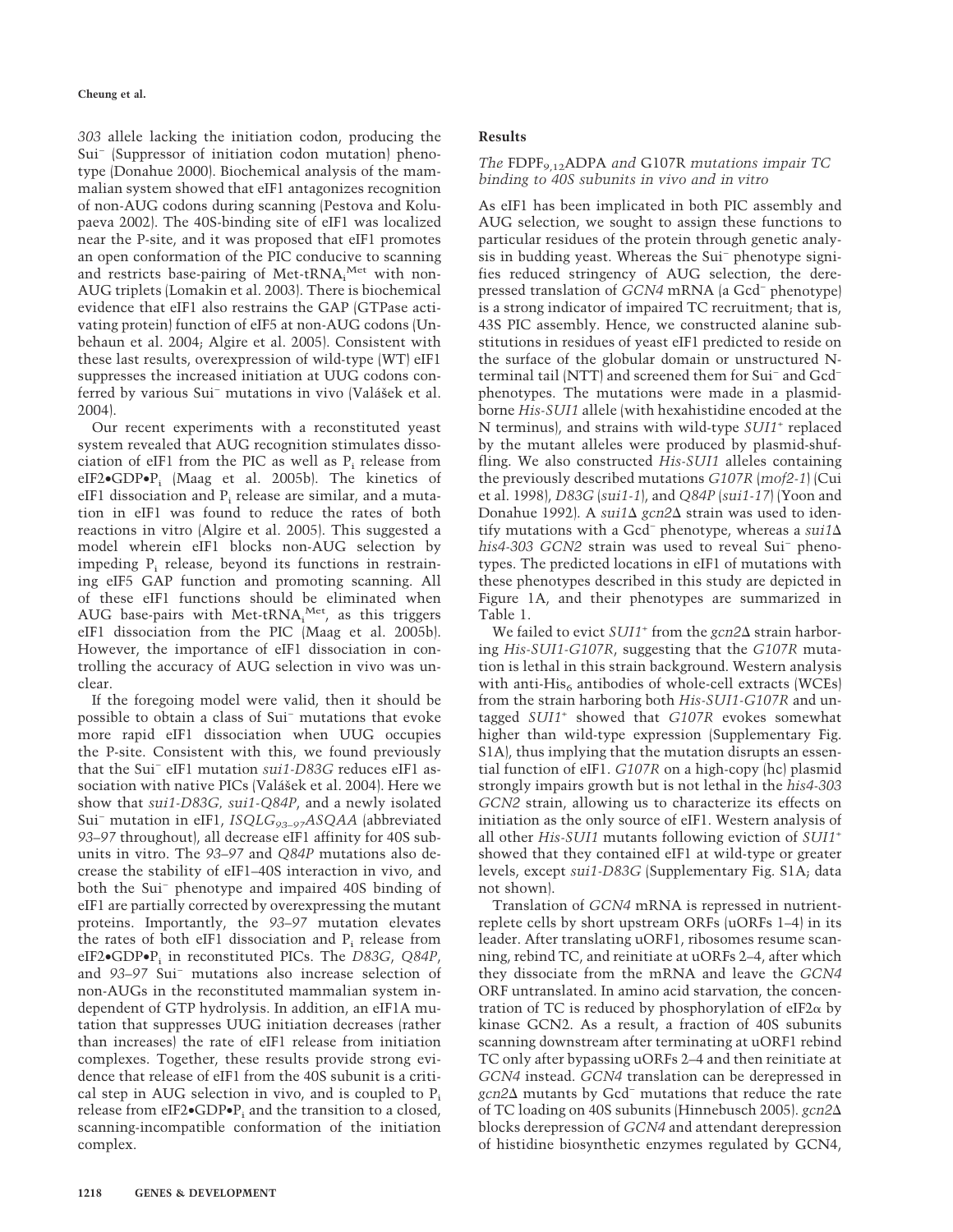

**Figure 1.** Gcd<sup>−</sup> mutations in eIF1 reduce TC loading on 40S subunits in vitro. (*A*) Space-filling model (*left*) or ribbons depiction (*right*) of human eIF1 (PDB file 2IF1) highlighting residues corresponding to mutations in yeast eIF1 with Gcd<sup>−</sup> or Sui− phenotypes. (*B*) Analysis of Gcd<sup>−</sup> phenotypes in *gcn2* strains. Serial dilutions of yeast cells were incubated for 2 d at 30°C on SC lacking uracil and leucine (SC-UL) (*left*) and 4 d on SC-UL lacking histidine and containing 20 mM or 5 mM 3-AT (*right)*. (Rows *2*–*5*) Strains harboring wild-type (JCY103) or *9,12* (JCY115) sc *His-SUI1* alleles and either vector or hc TC plasmid p1780-IMT. (Rows *6*,*7*) Strains with hc wild-type (JCY105) or *G107R His-SUI1* alleles (JCY211) and sc *SUI1*<sup>+</sup> plasmid p1200. (Rows *8*–*10*) Strains with wildtype (JCY103), *93–97* (JCY137), or *D83G* (JCY221) *His-SUI1* alleles on sc or hc plasmids. (Row *1*) Isogenic *GCN2* strain H1642. (*C*) Expression of *GCN4-lacZ* (with all four uORFs) in the  $gcn2\Delta$  strains described in *B* grown in SC-L or SC-UL.  $\beta$ -Galactosidase activities (nanomoles of *o*-nitrophenyl-ß-D-galactopyranoside cleaved per minute per microgram of protein) were measured in WCEs, and the mean and standard error (SE) from three or more measurements on six independent transformants are plotted. (*D*) *GCN2 his4-303* strains with *His-SUI1* alleles wild type (JCY145), *93–97* (JCY189), hc wild type (JCY149), or hc *G107R* (JCY197), and harboring the *GCN4-lacZ* plasmid (with all four ORFs, from plasmid p180) were grown in SC-UL also lacking Ile/Val (SC-ULIV) for 6 h with or without sulfometuron (0.5 µg/mL), and -galactosidase activities were measured. (*E*) eIF1 mutations *9,12* and *G107R* reduce the rate of TC loading on reconstituted PICs. Mutant or wild-type eIF1 was mixed with preformed TC (eIF2•GDPNP•<sup>35</sup>S-

Met-tRNA $_{\rm i}^{\rm Met}$ ), eIF1A, 40S ribosomes, and mRNA, and the fraction of labeled  $^{35}$ S-Met-tRNA $_{\rm i}^{\rm Met}$  bound to 40S subunits was measured over time by native gel electrophoresis. eIF1 was saturating (1 µM) in all cases. (*F*) Mutation *93–97*, but not *9,12* or *G107R*, significantly reduces eIF1 affinity for 48S PICs. TAMRA-labeled wild-type or mutant eIF1 was mixed with 40S subunits, eIF1A, TC, and mRNA, and the increase in fluorescence anisotropy at equilibrium (yielding the fraction of eIF1 bound to 43S•mRNA complexes) was measured at different concentrations of the complex.

conferring sensitivity to 3-aminotriazole (3-AT<sup>S</sup>), an inhibitor of histidine biosynthesis. By restoring derepression of *GCN4,* Gcd<sup>−</sup> mutations suppress the 3-ATS phenotype of *gcn2* $\Delta$  cells.<br>The *His-SUI1* 

alleles with the mutations *FDPF9,12ADPA* (abbreviated throughout as *9,12*) or *ISQLG93–97ASQAA* (*93–97*) confer, respectively, strong and weak 3-AT-resistance phenotypes  $(3AT<sup>R</sup>)$  in the *gcn2* background, although the slow-growth (Slg− ) of 93–97 probably diminishes its 3AT<sup>R</sup> phenotype (Table 1; Fig. 1B). The 3-AT<sup>R</sup> of 9,12 is evident in the presence of *SUI1*<sup>+</sup> (data not shown), indicating its dominance. The hc *G107R* allele also confers 3AT<sup>R</sup> despite its strong Slg<sup>−</sup>

phenotype in the *SUI1*<sup>+</sup> strain (Fig. 1B, hc *G107R*/*WT*). These dominant phenotypes suggest that *9,12* and *G107R* mutations impair eIF1 function rather than merely eliminating the factor from PICs. Among the other mutants we tested, only hc *D83G* exhibited (weak)  $3AT^R$ .

Consistent with their 3ATR/Gcd− phenotypes, the *9,12,* hc *G107R*/*WT* and *93–97* mutations produced 2.5 fold to fourfold derepression of a *GCN4-lacZ* reporter in nonstarved *gcn2* cells compared with the single-copy (sc) or hc *SUI1*<sup>+</sup> alleles (Fig. 1C). Similarly, hc *G107R* and *93–97* evoked approximately sixfold derepression of *GCN4-lacZ* in nonstarved *GCN2*<sup>+</sup> cells (Fig. 1D). Starva-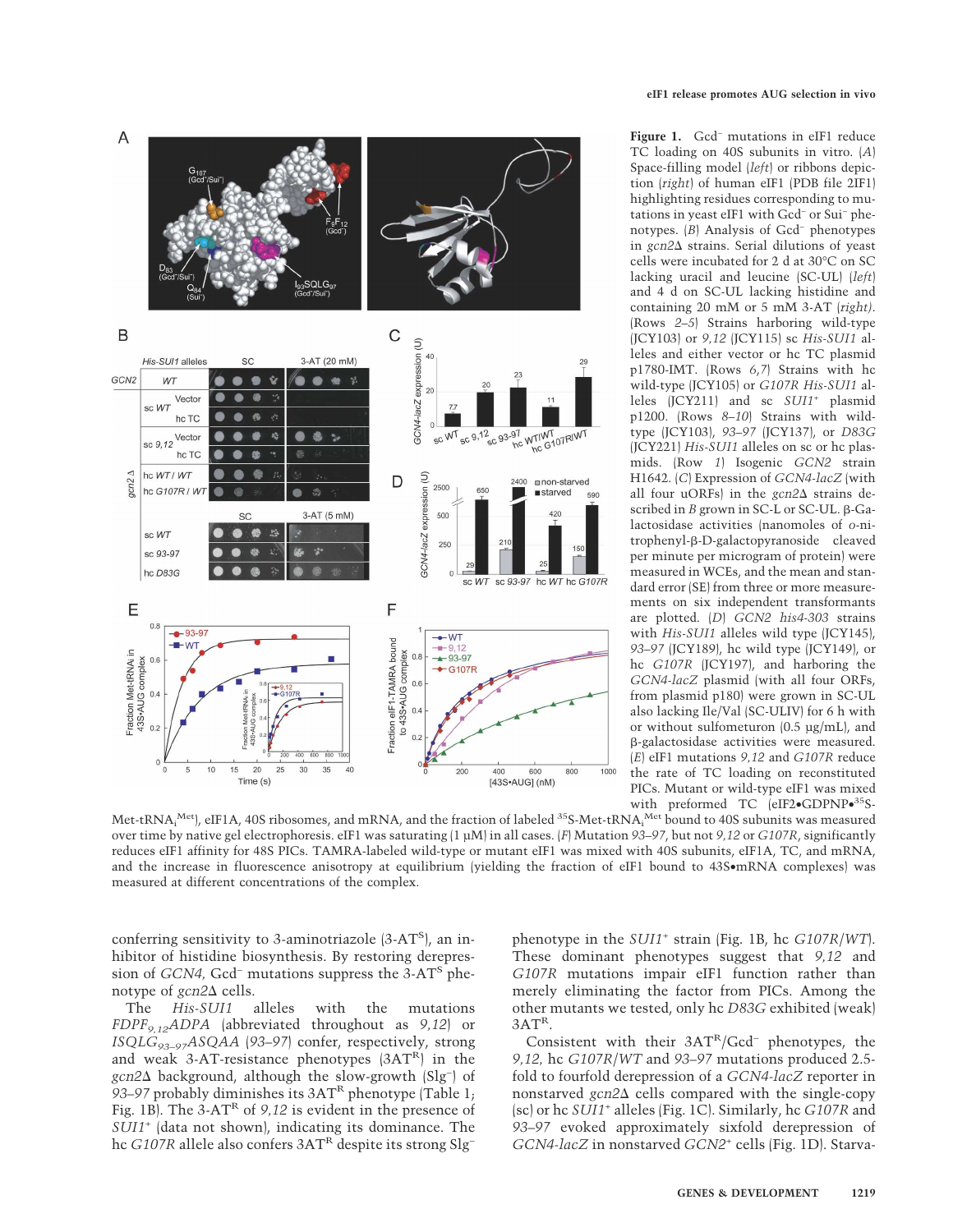|                              | $gcn2\Delta^a$  |           | $GCN2$ his 4-303 <sup>b</sup> |                |         |
|------------------------------|-----------------|-----------|-------------------------------|----------------|---------|
| His-SUI1 alleles             | $SC-Lc$         | $3-AT$    | SC-L                          | $37^{\circ}$ C | $-His$  |
| sc wild type                 | $+++++$         |           | $+++++$                       | $+++++$        |         |
| hc wild type                 | $+++++$         |           | $+++++$                       | $+++++$        |         |
| sc FDPF <sub>9.12</sub> ADPA | $+++++$         | $+++++$   | $+++++$                       | $+++++$        |         |
| sc $ISQLG_{93-97}ASQAA$      | $+++$           | $+$       | $+++$                         | $+$            | $+++++$ |
| hc $ISQLG_{93-97}ASQAA$      | $+++++$         |           | $+++++$                       | $+++++$        | $+++$   |
| hc $G107R/WT$                | $^{++}$         | $^{++}$   | $+++$                         | $+++$          |         |
| hc G107R                     | NA <sup>d</sup> | <b>NA</b> | $+ +$                         | $+ +$          | -       |
| sc $D83G$                    | $^{+++}$        |           | $+++$                         | $+$            | $++$    |
| hc D83G                      | $+++++$         | $+/-$     | $+++++$                       | $+++++$        | $^{+}$  |
| sc $O84P$                    | $^{+++}$        |           | $+++$                         |                | $+++++$ |
| hc Q84P                      | $+++++$         |           | $+++++$                       | $^{+++}$       | $+++++$ |

**Table 1.** *Growth of* His-SUI1 *mutants on media indicating Gcd<sup>−</sup> or Sui<sup>−</sup> phenotypes*

a Strains containing the indicated *His-SUI1* alleles were derived by plasmid shuffling from CHY01 (*MATa ura3-52 leu2-3 leu2- 112 trp163 gcn2 sui1hisG* (*TRP1 GCN4-lacZ*) p1200 (*sc URA3 SUI1*).

b Strains containing the indicated *His-SUI1* alleles were derived by plasmid shuffling from JCY03 (*MATa ura3-52 leu2-3 leu2- 112 trp163 his4-303(AUU) sui1hisG* p1200 (*sc URA3 SUI1*).

c (SC-L) Synthetic complete medium lacking leucine; (3-AT) SC-L supplemented with 20 mM 3-AT; (−His) SC lacking leucine and histidine; (37°C) SC-L with incubation at 37°C. Growth was scored after incubating at 30°C unless specified otherwise.

d (NA) Not applicable, as we did not obtain the hc *G107R* mutant in this background lacking *SUI1*<sup>+</sup> .

tion of the latter *GCN2* strains by treatment with sulfometuron (SM), which inhibits an isoleucine/valine biosynthetic enzyme, led to further increases in *GCN4-lacZ* expression, although the mutants displayed smaller derepression ratios (fourfold or 11-fold) than the corresponding *SUI1*<sup>+</sup> strains (17- or 22-fold) (Fig. 1D). Thus, the hc *G107R*, *93–97*, and *9,12* mutations partially derepress *GCN4* translation independent of an increase in  $e$ IF2 $\alpha$  phosphorylation.

The strong 3-ATR/Gcd− phenotype of the *9,12* mutation was suppressed by overexpressing all three eIF2 subunits and tRNA<sup>Met</sup> from a hc plasmid (hc TC) (Fig. 1B). This suggests that *9,12* derepresses *GCN4* translation by reducing the rate of TC binding to 40S subunits scanning the *GCN4* leader after translating uORF1, allowing them to bypass uORFs 2–4 and reinitiate at *GCN4* instead. Increasing the TC concentration with hc TC would restore efficient TC loading by mass action and prevent bypass of uORFs 2–4. (We did not obtain consistent results on suppression of the  $3-AT<sup>R</sup>$  phenotype of the hc *G107R*/*WT* strain by hc TC, possibly because of copy number fluctuations resulting from the presence of two different hc plasmids in the same cells.)

To test our hypothesis that Gcd− mutations in eIF1 impair TC loading on 40S subunits, we measured the kinetics of this reaction in a reconstituted system consisting of eIF1, eIF1A, preassembled TC, 40S subunits, and a model mRNA. As shown in Figure 1E and Table 2 (columns vi–vii), the *9,12* and *G107R* mutations greatly reduced the rate of TC binding to 40S subunits, whereas saturating *93–97* conferred nearly wild-type loading kinetics. These findings suggest that the Gcd− phenotypes of *9,12* and *G107R* result directly from impairing eIF1 activity in TC recruitment. As discussed below, we believe that *93–97* affects TC recruitment in vivo by disrupting the MFC or impairing the 40S binding of eIF1 itself.

To determine if the defects in TC loading conferred by *9,12* and *G107R* reflect impaired 40S binding of eIF1, we measured the apparent dissociation constants  $(K_d)$  in experiments using fluorescent tetramethylrhodaminetagged eIF1 (eIF1-TAMRA) and (1) 40S subunits alone; (2) 40S and eIF1A (40S•1A complex); (3) 40S, eIF1A, and TC (43S PIC); or (4) 40S, eIF1A, TC, and mRNA (43S•AUG complex). The *9,12* mutant protein exhibits, at most, a twofold decrease in affinity, while the *G107R* mutant binds with wild-type affinity (Fig. 1F; Table 2, columns i–v). The decreased rate of TC loading by the *9,12* mutant (Fig. 1E) cannot be due to its twofold or less 40S-binding defect because the eIF1 concentration used in the those assays (1  $\mu$ M) is well above the measured  $K_d$  of the mutant protein.

We investigated next whether the *9,12* and *G107R* mutations decrease TC recruitment in vivo. We began by examining their effects on translation initiation by measuring the polysome: monosome ratios  $(P/M)$  in the mutant cells. Consistent with its Slg− phenotype, the hc *G107R*/*WT* strain has a diminished P/M, indicating a reduced initiation rate (Fig. 2A, middle), and the P/M is even lower when hc *G107R* is the only *SUI1* allele (Fig. 2A, right). In contrast, the *9,12* mutant shows little decrease in polysome content (data not shown), consistent with its wild-type growth rate on SC medium. We then analyzed the levels of eIF2 and other MFC components associated with native PICs. Treating cells with formaldehyde cross-links factors to ribosomes in vivo, minimizing dissociation of PICs during sedimentation through sucrose gradients (Nielsen et al. 2004). The hc *G107R*/*WT* mutant showed moderate reductions in amounts of eIF3 and eIF2 in the 40S fractions, but a higher than wild-type level of free 40S subunits (Fig. 2B,C). Assuming that the excess free 40S subunits in the mutant are competent for PIC assembly, these data indicate that formation or stability of PICs is impaired by hc *G107R*. In contrast, the *9,12* mutant showed little or no reduction in 40S binding of eIF3 and eIF2 and no accumulation of free 40S subunits (Supplementary Fig. S1B,C).

Additional evidence that *G107R* reduces the stability of native PICs came from cross-linking analysis of the hc *G107R* mutant in the *GCN2* background, which revealed an obvious decrease in 40S-bound eIF5 and accumulation of free subunits (Supplementary Fig. S1D,E). Discrimination between eIFs cross-linked to 40S subunits and non-cross-linked factors present nonspecifically in 40S fractions can be achieved by resedimentation of the 40S fractions on a second gradient. This is particularly useful for eIF5 and eIF1, which often do not exhibit defined 40S peaks after a single separation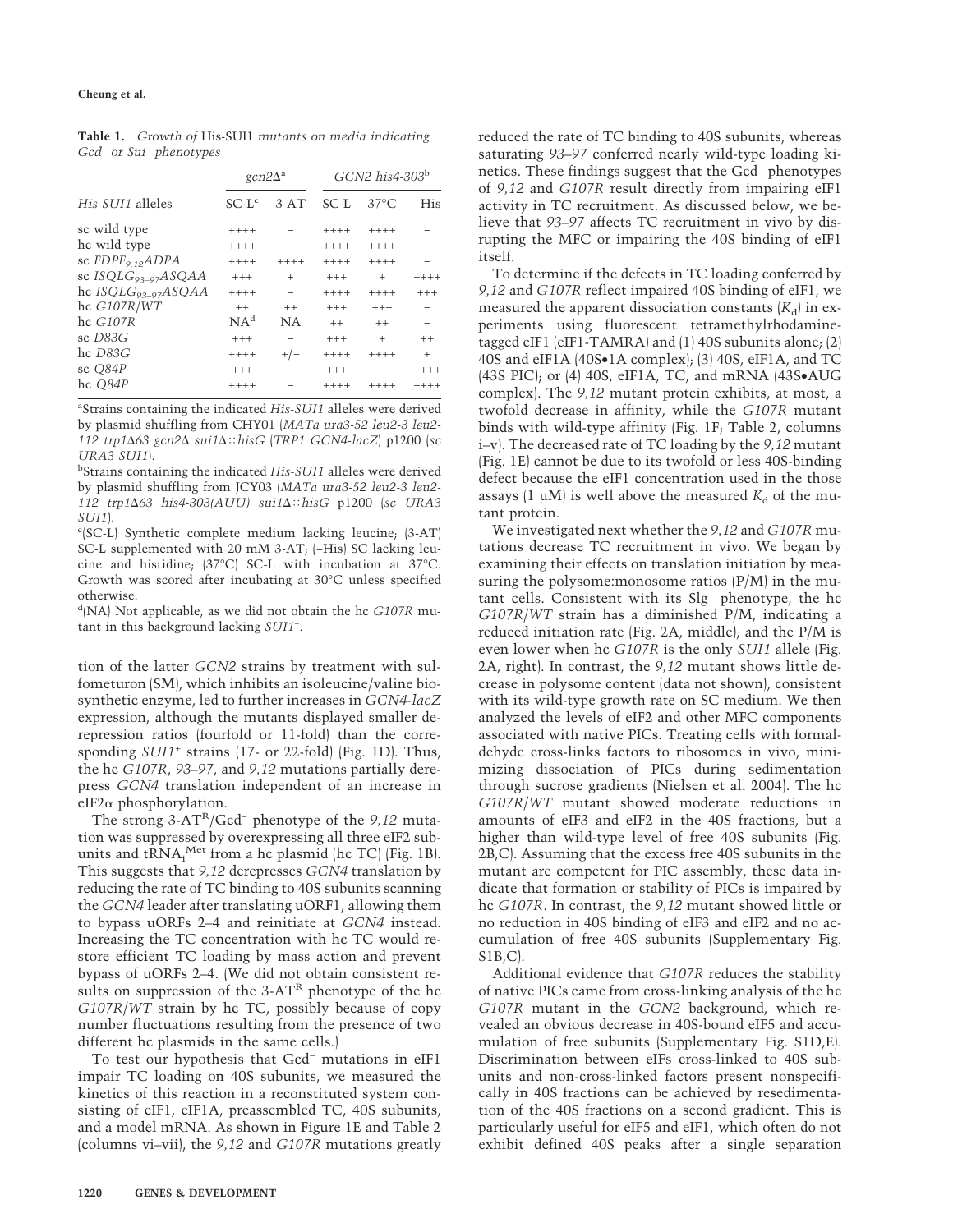(Fekete et al. 2005; Jivotovskaya et al. 2006). Application of the resedimentation protocol confirmed a severe defect in eIF5 binding to 40S subunits and indicated weaker association of eIF2 and eIF3 with native PICs, despite higher than wild-type levels of free subunits and 40Sbound eIF1 (Fig. 2D,E). (The eIFs in the upper fractions after resedimentation likely represent factors not crosslinked to PICs in vivo, although cross-linking could be partially reversed during the in vitro manipulations. Given the latter possibility, the resedimentation protocol could reveal a decrease in stability, rather than diminished formation of mutant PICs in vivo.) We conclude that *G107R* impairs the ability of 40S-bound eIF1 to promote tight binding of eIF2, eIF3, and especially eIF5 to 40S subunits in vivo.

Further support for this last conclusion came from analysis of MFC integrity in cell extracts.  $Ni<sup>2+</sup>$  affinity purification of His-tagged eIF1 revealed that *G107R* reduced copurification of eIF3, eIF2, and eIF5 with eIF1, demonstrating impaired interaction of eIF1 with all MFC components (Fig. 2F,G). In contrast, purification of the *9,12* mutant revealed higher than wild-type levels of copurifying eIFs, commensurate with the higher level of this mutant protein (Fig. 2H). Thus, consistent with its wild-type growth, polysome content, and native 43S PIC levels, the *9,12* mutant showed no defect in association with MFC components.

The nearly wild-type level of 40S-bound eIF2 in the *9,12* mutant extracts (Supplementary Fig. S1B) might seem at odds with the Gcd− phenotype and decreased rate of TC loading in vitro produced by this mutation. However, *GCN4* translation is much more sensitive

than general translation to defects in TC recruitment (Hinnebusch 2005). Indeed, the strong induction of *GCN4* translation in cells starved with SM (e.g., Fig. 1D) occurs with only a small reduction in 40S-bound eIF2 in extracts of cross-linked cells (Supplementary Fig. S1F). Thus, the partial derepression of *GCN4* observed in *9,12* cells would not require an observable decrease in 40Sbound eIF2 in vivo. We propose that *9,12* reduces the rate of TC loading by an amount sufficient to partially derepress *GCN4* translation but not enough to lower steadystate TC binding to bulk 40S subunits. The *G107R* mutation, in contrast, impairs MFC integrity and assembly or the stability of bulk PICs in addition to affecting the reinitiation events on *GCN4* mRNA.

# *The* 93–97*,* D83G*, and* Q84P *mutations increase UUG selection in vivo and confer scanning defects in vitro*

Sui− mutations increase initiation at a UUG codon in the 5 end of the *his4-303* allele, which lacks an AUG start codon, restoring growth on medium lacking histidine (−His). In addition to the previously described mutations *D83G* and *Q84P*, the *93–97* mutation produces a strong His+ /Sui− phenotype (Fig. 3A; Table 1). Consistent with this, *93–97* confers an 11-fold higher ratio of expression of matched *HIS4-lacZ* reporters containing UUG versus AUG start codons (Fig. 3B). Using a second set of UUG and AUG luciferase (*LUC*) reporters, we confirmed our findings for *93–97* and found that *D83G* and *Q84P* also produce large increases in the UUG/AUG initiation ratio (Supplementary Fig. S2).

Compared with the sc *93–97* mutant, the presence of

**Table 2.** *Effects of mutations on equilibrium binding of eIF1 to 40S subunits and kinetics of TC loading in the reconstituted system*

| eIF1 mutations                                                                                                                              | eIF1 binding, $K_d$ (nM) <sup>a</sup>    |                                               |                                                 |                                            |                                        | Rate constant of TC<br>loading $(\text{min}^{-1})^c$ |                           |
|---------------------------------------------------------------------------------------------------------------------------------------------|------------------------------------------|-----------------------------------------------|-------------------------------------------------|--------------------------------------------|----------------------------------------|------------------------------------------------------|---------------------------|
|                                                                                                                                             | $(i)$ 40S                                | $(ii) 40S \bullet 1A$                         | $(iii)$ 43S                                     | $(iv)$ 43S $\bullet$ AUG                   | $\mathbf{v}$ 43S•UUG                   | $\lbrack \mathrm{vi} \rbrack$ 43S $\bullet$ AUG      | $(vii)$ 43S $\bullet$ UUG |
| Wild type<br>$FDPF_{Q12}ADPA$ (Gcd <sup>-</sup> )<br>$G107R$ (mof2-1) (Gcd <sup>-</sup> )                                                   | $11 \pm 2$<br>$22 \pm 11$<br>$11 \pm 1$  | $1 \pm 0.1$<br>$0.9 \pm 0.3$<br>$0.7 \pm 0.2$ | $6.9 \pm 1.7$<br>$9.9 \pm 2.2$<br>$7.3 \pm 3.8$ | $219 \pm 9$<br>$450 \pm 17$<br>$232 \pm 3$ | $57 \pm 2$<br>$19 \pm 9$<br>$24 \pm 8$ | $7.8 \pm 0.6$<br>$0.37 \pm 0.06$<br>$0.6 \pm 0.06$   | $3.1 \pm 0.1$             |
| $ISQLG_{93-97}ASQAA$ (Gcd <sup>-</sup> ) (Sui <sup>-</sup> )<br>$D83G$ (sui1-1) (Sui <sup>-</sup> )<br>$Q84P$ (sui1-17) (Sui <sup>-</sup> ) | $62 \pm 2$<br>$\geq 5000$<br>$\geq 5000$ | $18 \pm 0.5$                                  | $20 \pm 2.3$<br>$\geq 4400$<br>$\geq 4100$      | $966 \pm 12^{b}$                           | $118 \pm 31$                           | $9.6 \pm 0.4$                                        | $2.9 \pm 0.7$             |

a TAMRA-labeled wild-type or mutant eIF1 proteins with mutations *9,12*, *G107R*, or *93–97* were mixed with 40S subunits alone (column i); 40S subunits and eIF1A (column ii); 40S subunits, eIF1A, and TC (column iii); or 40S subunits, eIF1A, TC, and mRNA containing AUG (column iv) or UUG (column v) start codons and allowed to reach equilibrium. The increase in fluorescence anisotropy of the labeled protein was measured, yielding the fraction bound to the complexes.  $K_d$  values were calculated from fitting with either hyperbolic or quadratic binding curves. Binding of the *D83G* and *Q84P* mutants was performed by competition assay, wherein TAMRA-labeled wild-type eIF1 was prebound to 40S (in the presence or absence of eIF1A and TC), and unlabeled mutant eIF1 was added to compete for binding of labeled eIF1. The decrease in fluorescence anisotropy of the labeled wild-type protein as a function of the concentration of unlabeled proteins yielded the  $K_d$  values.

<sup>b</sup>This value was derived by curve fitting, as concentrations of 43S complexes >1 µM cannot be achieved in our experiments. The  $K_d$ cannot be significantly lower than 1000 nM or the binding would have approached saturation; hence, we regard 966 nM as a lower limit for this complex.

c The observed first-order rate constant for TC binding to 40S ribosomes was measured by native gel assay by mixing preformed TC (eIF2•GDPNP•<sup>35</sup>S-Met-tRNA<sub>i</sub><sup>Met</sup>) with 15 nM 40S ribosomal subunits and saturating amounts of mutant or wild-type eIF1, eIF1A, and mRNA with an AUG (column vi) or UUG (column vii) start codon. At different times, excess unlabeled TC was added as a chase to stop assembly, and reactions were loaded on a native gel to separate bound from unbound labeled TC.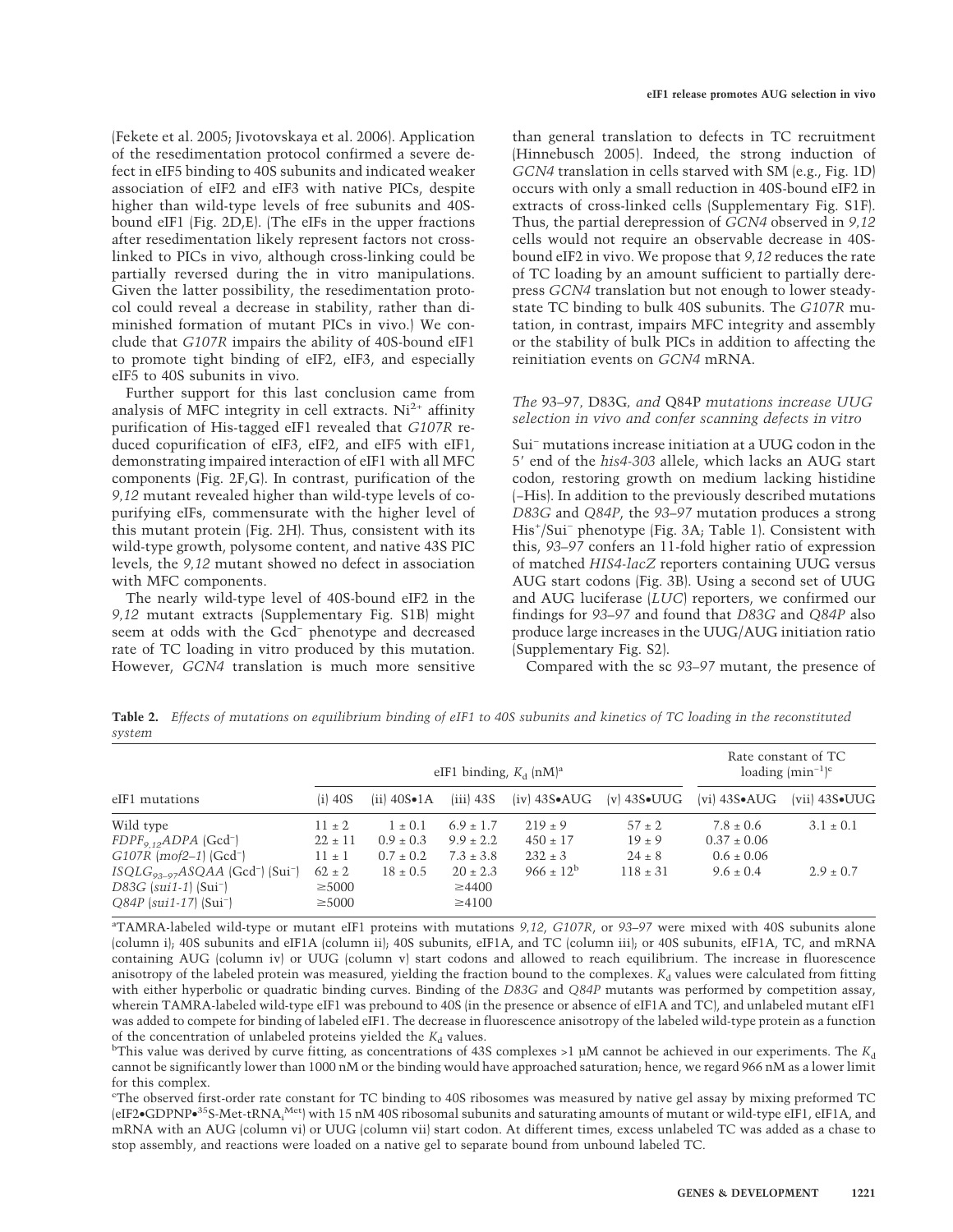**Cheung et al.**

**Figure 2.** Gcd− eIF1 mutation *G107R* reduces translation initiation and disrupts MFC integrity. (*A*,*B*) Effects on translation initiation and PIC levels in vivo. Strains JCY105, JCY211, and JCY197 were grown in SC-UL or SC-L and cross-linked with 1% (v/v) HCHO for 1 h. (*A*) WCEs were resolved by sedimentation through 4.5%–45% sucrose gradients at 39,000 rpm for 2.5 h and scanned at  $A_{254}$  to determine polysome/ monosome ratios  $(P/M, \text{mean} \pm \text{SE}, n = 3;$ [\*] *p* < 0.05). (*B*) Fractions from a 7.5%–30% gradient centrifuged at 41,000 rpm for 5 h and 1% of each WCE (In) were subjected to Western analysis. Fractions containing free 40S subunits are boxed. (*C*) Initiation factor binding to 40S subunits for the experiment in *B* and two replicates was quantified by calculating the ratio of eIF signals in 40S fractions of the mutant versus wild-type gradients for each factor. The results plotted are means  $\pm$  SEs  $(n = 3)$ . *(D)* The analysis described in *B* was performed using strains JCY149 and JCY197, and the 40S fractions were pooled, resolved on a second gradient, and subjected to Western analysis. (*E*) eIF binding to 40S subunits in the resedimentation experiment in *D* and two replicates were quantified, plotting the means ± SEs (*n* = 3). (*F*) eIF1 mutation *G107R* impairs MFC integrity in vivo. Nickel chelation chromatography of WCEs from strains JCY105, JCY211, and JCY255. Eluted proteins were subjected to Western analysis. (In) 3% of WCEs input;  $(1 \times$  and  $2 \times$ ) 15% and 30% of eluates; (FT) 1% of flowthrough. (*G*) For the experiment in *F* and two replicates, the amounts of eIFs in the eluates were quantified and normalized to the amounts of coeluting  $His<sub>6</sub>$ -eIF1, and the ratio of the normalized values for hc *G107R/WT* versus hc WT/WT strains is plotted (mean values and SEs; *n* = 3). (*H*) WCEs of strains JCY103, JCY115, and JCY253 were analyzed by nickel chelation chromatography as in *F*.



*93–97* on a hc plasmid greatly improved growth on +His medium but decreased growth somewhat on −His medium (Fig. 3A), suggesting that the Sui− phenotype was partially suppressed by overexpressing *93–97*. Consistent with this, overexpressing *93–97* decreased the UUG/ AUG expression ratio for both *HIS4-lacZ* (Fig. 3B) and *LUC* (Supplementary Fig. S2) reporters. Partial suppression of the Sui− phenotypes of *Q84P* and *D83G* by overexpression was likewise indicated by the fact that introducing these alleles on hc plasmids improved growth on +His, but reduced or left unaltered growth on −His medium (Fig. 3A), and decreased the UUG/AUG ratios of the *LUC* reporter (Supplementary Fig. S2). Thus, the *93–97*, *D83G*, and *Q84P* mutations all increase initiation at UUG in a manner partially reversed by increasing the concentrations of the mutant eIF1 proteins.

Although hc *G107R* did not produce a His<sup>+</sup>/Sui<sup>−</sup>

growth phenotype (data not shown), it moderately increased the UUG/AUG ratios for both reporters (Fig. 3B; Supplementary Fig. S2), consistent with previous studies (Cui et al. 1998). Moreover, we found that hc *G107R*, as well as *93–97*, is synthetically lethal with the dominant Sui− mutation in eIF5 encoded by *SUI5* (data not shown), as shown previously for *D83G* (Valášek et al. 2004). These findings suggest that *G107R* also increases UUG initiation in vivo. Perhaps a His+ /Sui− phenotype is masked by the strong Slg− phenotype of this mutant.

We next examined whether the eIF1 mutations alter AUG recognition in a reconstituted mammalian system where eIF1 is needed for efficient scanning to the AUG start codon of  $\beta$ -globin mRNA, using inhibition of primer extension to map the leading edge of the ribosome in the 48S PICs (toeprinting) (Pestova et al. 1998). As eIF5 is omitted, these assays reveal defects in the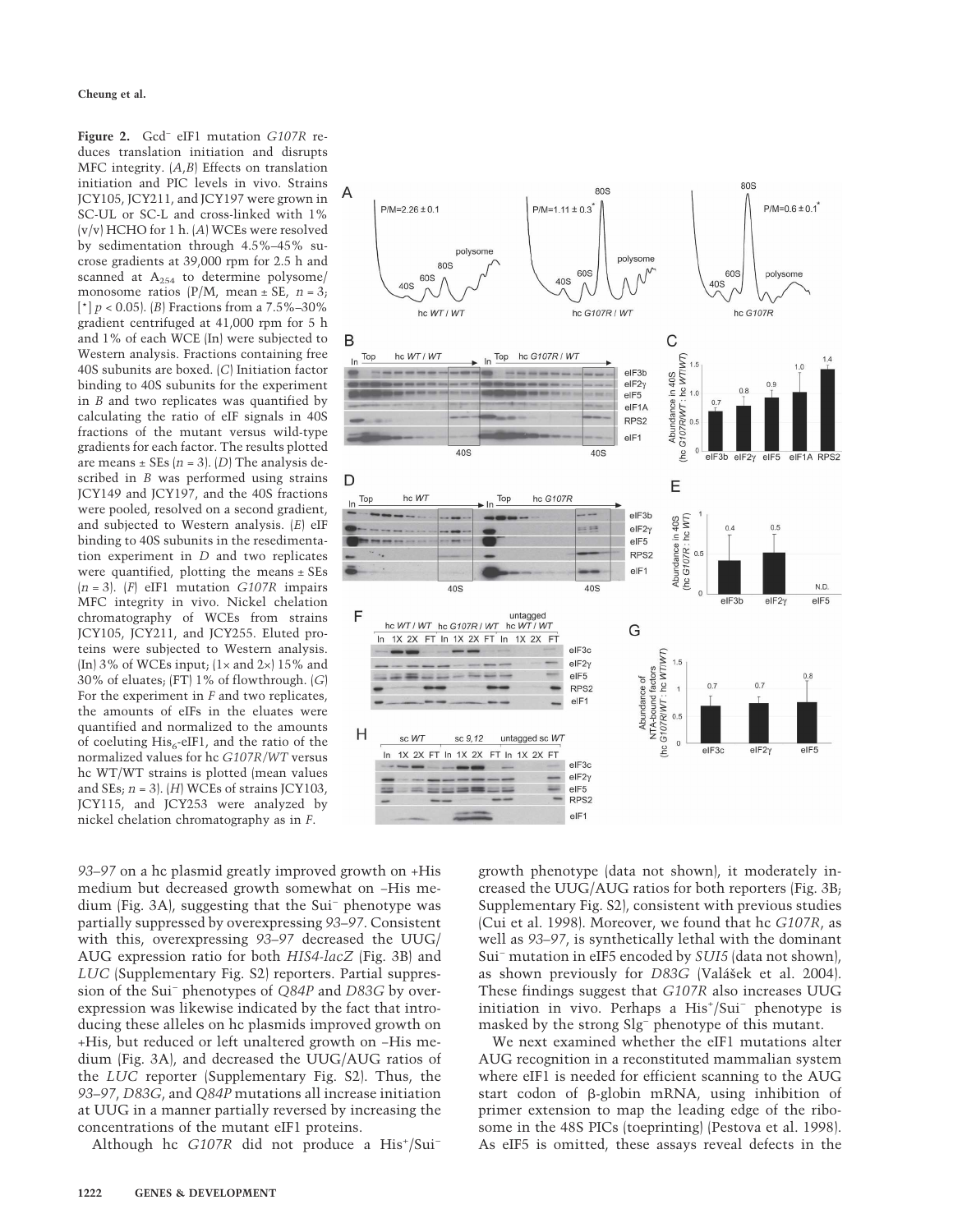

ability of eIF1 to promote the open, scanning conformation of the PIC independent of GTP hydrolysis and  $P_i$ release from eIF2•GDP•P<sub>i</sub>. With all human eIFs present except eIF1, most 48S PICs formed aberrantly near the 5 end (complex I), whereas addition of human or yeast eIF1 allowed the majority to reach the AUG codon (complex II) (Fig. 3C). Smaller proportions of complexes formed 7 nucleotides (nt) upstream of complex II (designated complex III) with both factors, and wild-type yeast eIF1 allowed slight complex formation at the near-cognate GUG upstream of the AUG. (The nature of complex III is currently under investigation.) The previously described Sui− mutations *Q84P* and *D83G*, and the *93–97* Sui− mutation isolated here, allowed higher levels of aberrant complex I and GUG complexes, indicating defects in scanning and the ability to suppress recognition of a near-cognate triplet (Fig. 3C). The *G107R* mutation produced smaller increases in complex I and the GUG complex, and the N-terminal Gcd− mutation *9,12* was even more similar to wild-type yeast eIF1 in both respects. (Note that eIF1 was added at a concentration [17 µM] high enough to compensate for the 40S binding defects [Table 2] of all mutants.)

We analyzed a second mRNA containing an upstream AUG located only 1 nt from the cap. Human and yeast wild-type eIF1 suppressed 48S assembly at the upstream

**Figure 3.** eIF1 mutations *D83G*, *Q84P*, and *93–97* reduce stringent AUG selection in vivo and in vitro. (*A*) *GCN2 his4-303* strains containing *His-SUI1* alleles *93–97*, *D83G*, and *Q84P* were grown on SC-L for 2 d at 30°C or 37°C, and on SC-LH (−His) for 7 d to reveal Sui<sup>−</sup> phenotypes. (*B*) Quantification of Sui<sup>−</sup> phenotypes. Strains from *A* with *HIS4 lacZ* reporters with AUG (p367) or UUG (p391), respectively, were grown in SD with His and Trp at  $30^{\circ}$ C, and  $\beta$ -galactosidase activities were measured in WCEs. The mean ratios of UUG to AUG reporter expression are shown with SEs, from three experiments on six independent transformants. (*C*) Scanning defects of eIF1 mutants revealed by toeprinting analysis of 48S PICs assembled on native  $\beta$ -globin mRNA in reactions containing mammalian 40S ribosomes, eIF1A, eIF2, eIF3, eIF4A, eIF4B, eIF4F, GTP, and MettRNA<sub>i</sub><sup>Met</sup> in the absence or presence of human eIF1 or various yeast wild-type or mutant eIF1 proteins. (*D*) Toeprinting analysis of 48S complexes formed on a  $(CAA)$ <sub>n</sub>GUS mRNA containing an AUG 1 nt downstream from the 5' end, as in C.

AUG, as expected (Pestova and Kolupaeva 2002), whereas *Q84P*, *D83G*, and *93–97* allowed significant recognition of the upstream AUG (Fig. 3D). The *9,12* and *G107R* mutations conferred little or no complex assembly at the upstream AUG. Thus, *93–97* and the previously isolated Sui− mutations impair the ability of eIF1 to promote scanning past an AUG codon located close to the mRNA cap.

# *The* 93–97 *mutation impairs eIF1 association with the MFC and 40S subunits in vivo*

We sought next to elucidate the biochemical basis for the Slg− and Sui− phenotypes of the *93–97* mutant. Consistent with its growth defect, the *93–97* mutation greatly decreases the P/M ratio (Fig. 4A) and copurification of other MFC components with His-tagged eIF1 (Fig. 4B,C). Consistent with the latter, *93–97* impairs binding between recombinant eIF1 and the eIF3c N-terminal segment (Supplementary Fig. S3A), the strongest interaction linking eIF1 to the MFC (Asano et al. 2000). *93–97* also reduces the amounts of MFC components that cosediment with 40S subunits in extracts of cross-linked cells (Supplementary Fig. S3B). These defects in eIF binding to native PICs were also observed in the resedimentation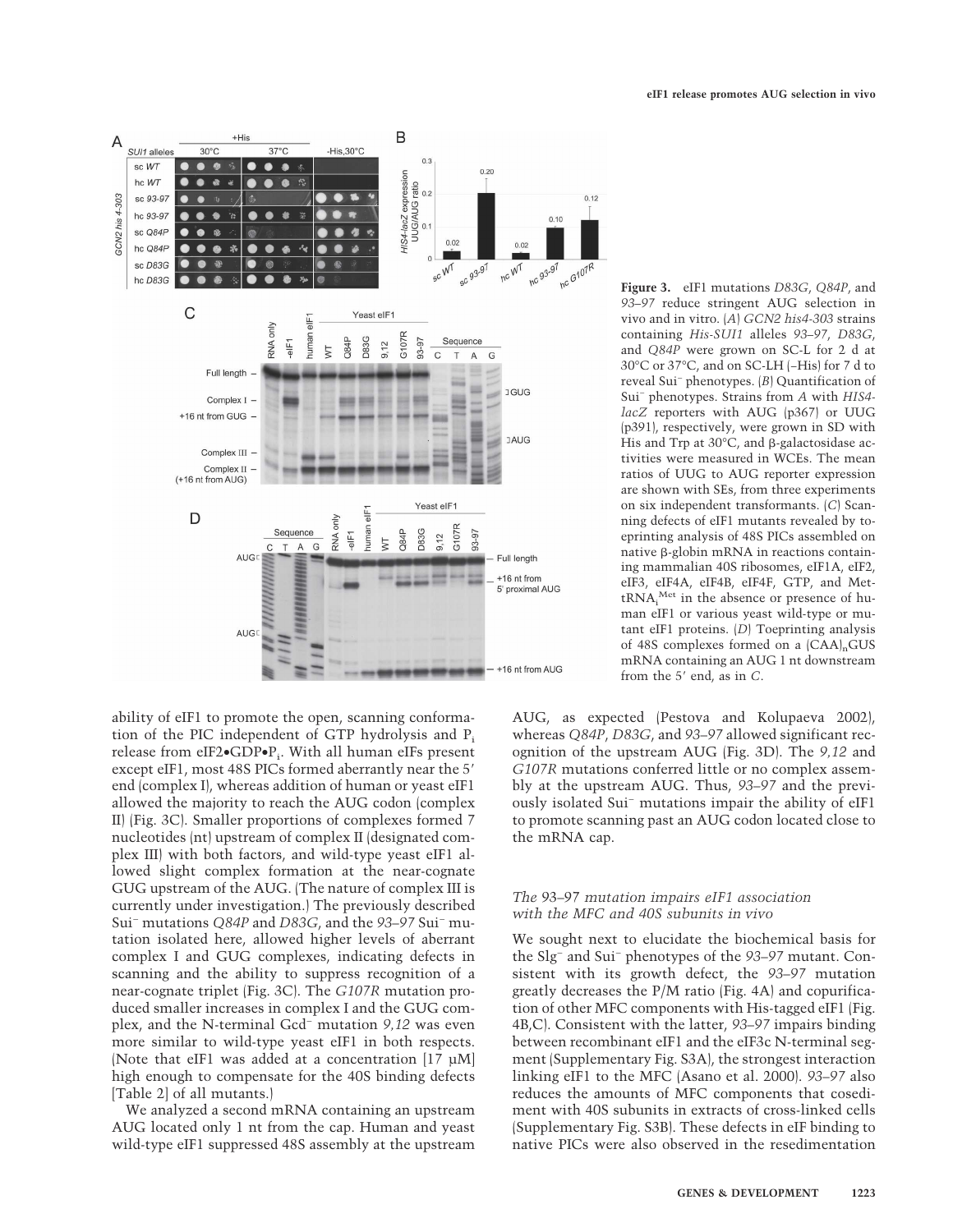**Figure 4.** Overexpression of eIF1 mutant *93–97* suppresses its growth defect and partially rescues PIC assembly in vivo. (*A*) eIF1 mutation *93–97* impairs translation in vivo in a manner suppressed by overexpression. Analysis of polysome profiles, conducted as in Figure 2A, on strains JCY145, JCY189, and JCY193. (*B*,*C*) Mutant *93–97* impairs MFC integrity. Nickel chelation chromatography of WCEs from strains JCY145, JCY189, and JCY261 conducted as in Figure 2F,G. (*D*) *93–97* affects native PIC assembly. Resedimentation analysis of native PICs quantified as described in Figure 2D. (*E*,*F*) Quantification of eIF binding to 40S subunits in the experiment shown in *D* and two replicate experiments, as in Figure 2E.



protocol, as greatly reduced levels of all MFC constituents, including eIF1 itself, cosedimented with 40S subunits from *93–97* extracts (Fig. 4D, panels i,ii).

Interestingly, the 40S-binding defects were partially suppressed by overexpressing the *93–97* allele from a hc plasmid (Fig. 4D, panels ii,iii), which correlates with suppression of its Slg− and Sui− phenotypes by overexpression (Fig. 3A,B). Nearly wild-type 40S binding of eIF1 was achieved, whereas 40S binding of other eIFs remained below wild-type levels in cells overexpressing the *93–97* allele (Fig. 4D, panel iii). (As noted above, the eIF1 in the upper fractions after resedimentation likely represents molecules from the 40S fractions of the first gradient that were not cross-linked in vivo or lost their crosslinks in vitro; this behavior is exacerbated by eIF1 overexpression.) Importantly, association of all MFC components with polysomes (representing the PICs bound to mRNAs being translated by 80S ribosomes) was substantially recovered in hc *93–97* cells (Supplementary Fig. S3C), in accordance with the nearly complete rescue of polysome content and growth rate. Presumably, 43S PICs remain less stable, while 48S PICs (bound to mRNA) achieve nearly wild-type stability in cells overexpressing the *93–97* mutant. Together, our data indicate that *93–97* impairs translation initiation, MFC integrity, and PIC assembly in a manner partially rescued by increasing the concentration of mutant eIF1. We showed above that overexpression of the *Q84P* and *D83G* alleles suppresses their Slg− and Sui− phenotypes (Fig. 3A). Analysis of extracts from cross-linked cells revealed that overexpression likewise rescues 40S binding by these eIF1 mutants (Supplementary Fig. S3D; data not shown).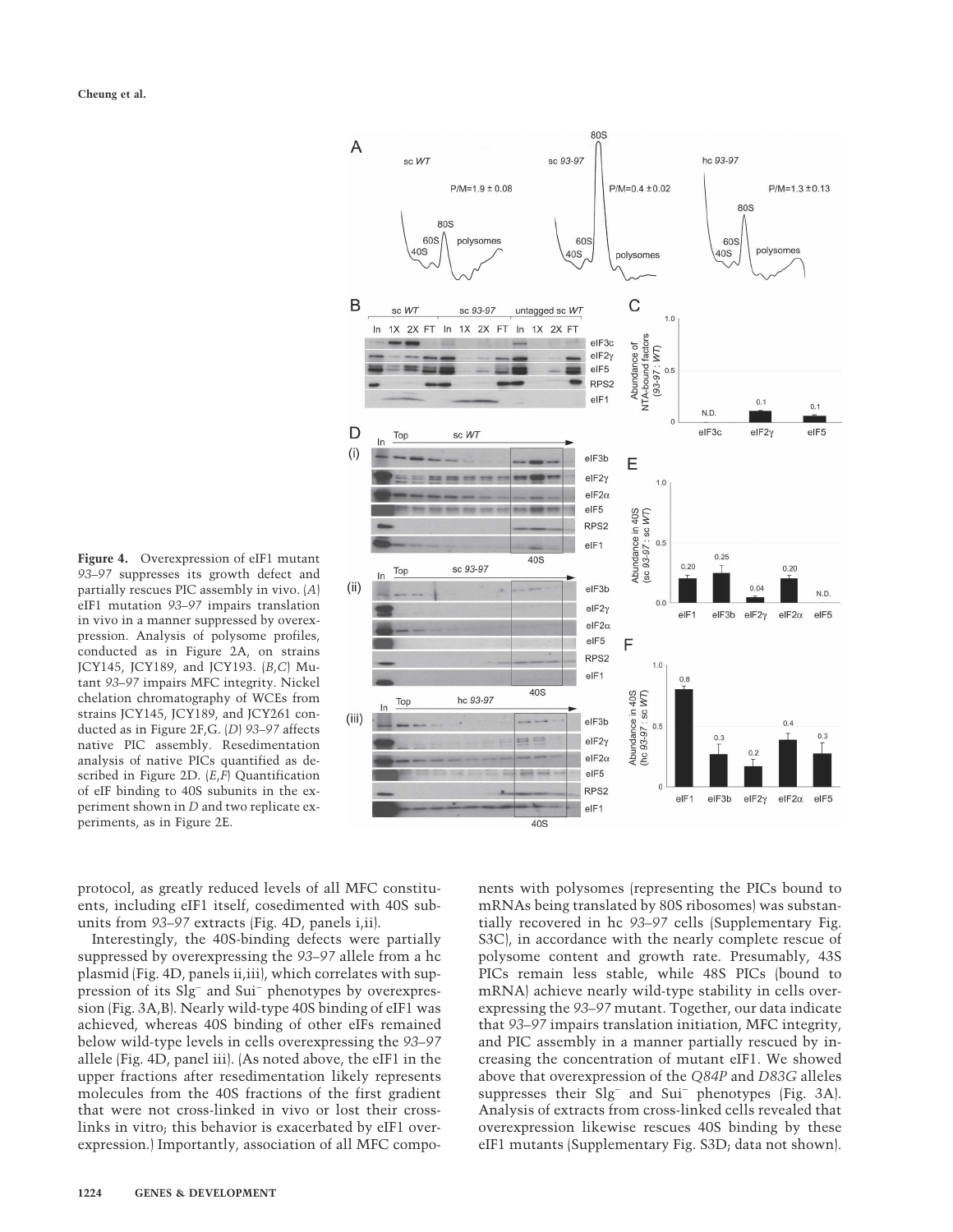### *Sui− mutations in eIF1 elicit more rapid dissociation of eIF1 from reconstituted PICs*

The facts that *sui1* mutations *D83G*, *Q84P*, and *93–97* reduce eIF1 binding to native PICs and that their Sui− phenotypes are diminished by overexpression suggest that increased UUG initiation in these mutants results from weak eIF1 binding to the 40S subunit. This model is consistent with our previous findings using the reconstituted yeast system that AUG stimulates eIF1 dissociation from the PIC and that eIF1 dissociation and  $P_i$ release from eIF2 $\bullet$ GDP $\bullet$ P<sub>i</sub> occur with similar kinetics (Algire et al. 2005; Maag et al. 2005b). Hence, eIF1 mutations that accelerate its dissociation would be predicted to increase selection of non-AUG triplets and confer a Sui<sup>−</sup> phenotype.

We tested this hypothesis by measuring the effects of the Sui<sup>−</sup> mutations on the  $K_d$  for eIF1 binding to 40S subunits using the binding assays described above. Remarkably, the *D83G* and *Q84P* Sui− mutations produce an ∼500-fold increase in the *K*<sub>d</sub> of eIF1 for free 40S subunits and 43S PICs (Table 2, columns i and iii). The *93–* 97 mutation increases the  $K_d$  by fourfold to 15-fold for



To confirm this last conclusion, we examined the effect of *93–97* on eIF1 dissociation kinetics using stoppedflow fluorometry of 43S•AUG PICs assembled with TAMRA-labeled eIF1 and fluorescein-labeled eIF1A (eIF1A-fl). eIF1A-fl acts as the energy donor in fluorescence resonance energy transfer (FRET) between eIF1A-fl and eIF1-TAMRA in these PICs. AUG evokes biphasic loss of FRET and an attendant increase in eIF1A-fl fluorescence, with the slower phase of the reaction corresponding to eIF1 dissociation. The slow phase for wildtype eIF1 has a rate constant of 0.26  $sec^{-1}$ , in accordance with previous results (Maag et al. 2005b), whereas the *93–97* mutation increases the rate constant fivefold to

A B  $1.2$  $1<sub>1</sub>$ 93-97 Fluorescein Fluorescence Fraction eIF1-TAMRA bound<br>to 43S•UUG complex  $1.0$  $0.\xi$  $0.8$  $0.6$ WT  $0.6$  $0.4$  $0.4$  $0.2$ WT  $0.3$  $-23-97$  $\overline{0}$  $\Omega$  $20<sub>C</sub>$ 400 600 800 1000  $\epsilon$ 10 [43S\*UUG] nM Time (s)  $\mathsf{C}$ D  $0.7$  $0.6$  $0.6$  $0.5$ Fraction of GTP hydrolyzed Fraction of GTP hydrolyzed  $0.5$  $0.4$  $0.4$  $0.3$  $0.\overline{3}$  $0.2$  $0.2$ - WT mRNA(AUG) -WT mRNA(UUG)  $\overline{0}$ .  $\mathbf{0}$ -93-97 mRNA(AUG -- 93-97 mRNA(UUG)  $\mathbf 0$  $\mathbf 0$  $2.0$  $2.5$  $3.0$  $\overline{3.5}$  $0.5$  $1.0$  $2.0$  $2.5$  $3.0$  $0.5$  $1.0$  $1.5$  $1.5$  $\circ$ Time (s) Time (s) E  $1.0$ **WT** Fluorescein Fluorescence  $0.8\,$  $0.6$ FL-17-21 elF1A  $0.4$  $0.2$  $\mathbf 0$ 10 15  $\mathbf 0$ 5

Time (s)

**Figure 5.** Sui− mutation *93–97* increases the rates of eIF1 dissociation and Pi release from eIF2•GDP•Pi in reconstituted 48S PICs. (*A*) Reduced affinity of the *93–97* mutant for 43S•UUG complexes demonstrated in vitro as described in Table 2. (*B*) *93–97* accelerates dissociation of eIF1 from 43S•mRNA complexes. 43S complexes reconstituted with TC, eIF1A-fl, and mutant or wild-type eIF1-TAMRA were mixed rapidly with mRNA (AUG) and excess unlabeled eIF1, and the increase in eIF1A-fl fluorescence (caused by decrease in FRET efficiency) was monitored by stopped-flow fluorometry. (*C*,*D*) *93–97* accelerates the P<sub>i</sub>-release phase of GTP hydrolysis. 43S complexes (with  $[\gamma^{-32}P]GTP$  in the TC) were mixed with eIF5, excess unlabeled GDP, and model mRNA containing AUG (*C*) or UUG (*D*) start codons in a rapid quench apparatus, and reactions were quenched at the indicated times with EDTA. The extent of GTP hydrolysis was measured by separating free  ${}^{32}P_1$  from [ $\gamma$ - ${}^{32}P]GTP$ by gel electrophoresis followed by PhosphorImager analysis. (*E*) *FL-17–21* mutation in eIF1A decreases the rate of eIF1 dissociation from 43S•mRNA complexes. Kinetic experiments conducted as in *B* using mutant or wild-type forms of eIF1A-fl and wild-type eIF1-TAMRA in 43S•mRNA (AUG) complexes. For wild-type eIF1A, the rate constants (*k*) and amplitudes (amp) of the fast (conformational change) and slow (eIF1 release) phases, respectively, are  $k_1 = 9.2 \pm 0.3$  sec<sup>-1</sup>, amp<sub>1</sub> = 0.16 ± 0.002 and  $k_2 = 0.32 \pm 0.003 \text{ sec}^{-1}$ ,  $\text{amp}_2 = 0.83 \pm 0.003$ . The corresponding values for FL-17–21 mutant are  $k_1 = 1.0 \pm 0.4$  sec<sup>-1</sup>, amp<sub>1</sub> = 0.19 ± 0.03 and  $k_2 = 0.15 \pm 0.007 \text{ sec}^{-1}$ ,  $\text{amp}_2 = 0.81 \pm 0.09$ .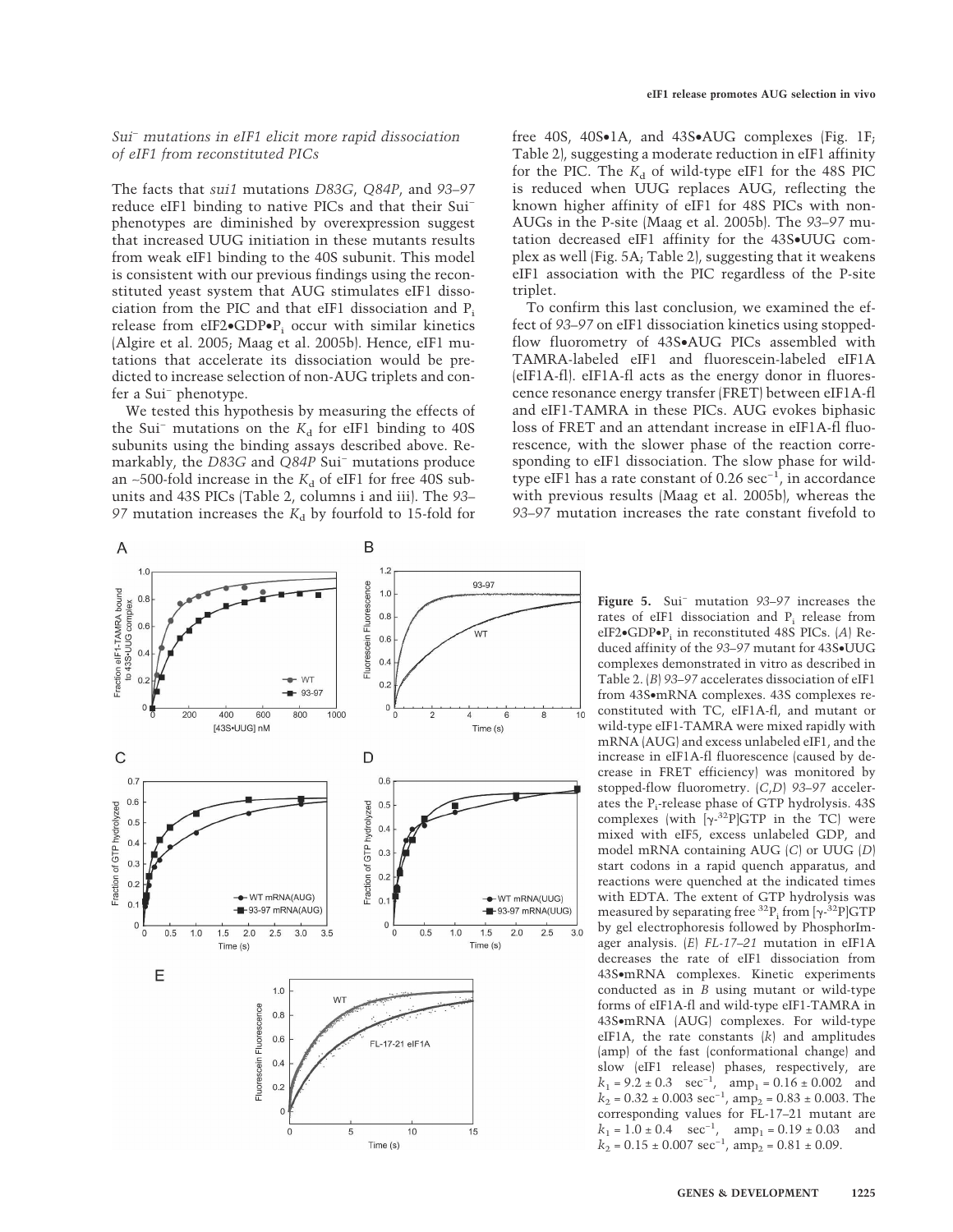1.2 sec−1 (Fig. 5B). *93–97* had a similar effect in accelerating eIF1 dissociation from 43S•UUG complexes, in this case by a factor of 2.5 (data not shown). These findings support the idea that *93–97* increases initiation at UUG at least partly by increasing the eIF1 off-rate from the PIC.

We investigated next whether *93–97* accelerates GTP hydrolysis and  $P_i$  release from eIF2 $\bullet$ GDP $\bullet$ P<sub>i</sub>. 43S PICs formed with  $[\gamma^{32}P]GTP$  in the TC were mixed with saturating eIF5 and mRNA using a rapid quench device. When eIF5 binds, the GTP is hydrolyzed until an internal equilibrium is reached between  $GDP \bullet P_i$  and  $GTP$  of ∼0.3 (*K*int = [GDP•Pi ]/[GTP]), which occurs rapidly and is only modestly stimulated by AUG. Dissociation of eIF1 on AUG recognition allows  $P_i$  release, driving GTP hydrolysis to completion, and this second phase of the reaction occurs more slowly (∼0.6 sec−1 for wild-type eIF1) and is strongly stimulated by AUG (Algire et al. 2005). In accordance with previous findings, analysis of GTP hydrolysis in the 43S•AUG complex with wild-type eIF1 revealed a fast phase (establishment of the internal equilibrium between GTP and  $GDP \bullet P_i$  of amplitude 0.25 and rate constant of 13 sec−1 , and a slow phase (governed by  $P_i$  release) of amplitude 0.37 and rate constant 0.8 sec−1 . With the *93–97* mutant, the first phase is essentially the same as wild type (amplitude of 0.29 and 12 sec<sup>-1</sup>), but the second phase is faster (amplitude of 0.33 and 1.6 sec−1 ) (Fig. 5C). (This twofold increase in rate constant for the *93–97* protein was observed in multiple experiments.) These results agree with the more rapid dissociation of mutant *93–97* from the 43S•AUG complexes observed above.

For the 43S•UUG complex and wild-type eIF1, the slow phase of the reaction  $(P_i \text{ release})$ , but not the fast phase, is reduced for the UUG versus AUG complex (0.45 sec−1 vs. 0.8 sec−1 ), as expected. Importantly, *93–97* increases the rate of the second phase by sixfold (2.7 sec<sup>-1</sup> vs. 0.45 sec<sup>-1</sup>) (Fig. 5D). (Curiously, the amplitude of the fast phase is decreased by *93–97*, suggesting that it perturbs the position of the internal equilibrium between GTP and GDP•Pi.) Thus, *93–97* accelerates the rate of P<sub>i</sub> release with AUG or UUG in the P-site. This supports the idea that *93–97* generates a Sui− phenotype at least partly by increasing the rate of GTP hydrolysis and P<sub>i</sub> release at UUG codons because of accelerated eIF1 dissociation.

# *A hyperaccuracy mutation in eIF1A reduces the rate of eIF1 dissociation in vitro*

To provide additional evidence that the rate of eIF1 dissociation is a critical determinant of AUG selection, we asked whether mutations in another factor that affect AUG selection in vivo alter the rate of eIF1 dissociation in vitro. We recently described a clustered-alanine substitution in residues 17–21 of the NTT of Flag-tagged eIF1A (*FL-17–21*) that confers a hyperaccurate phenotype, suppressing the increased UUG initiation in Sui− mutants of eIF5 and eIF2 $\beta$  (Fekete et al. 2007). (Both the N-terminal Flag and Ala substitutions contribute to this phenotype.) We predicted that these mutations would slow down, rather than accelerate, eIF1 dissociation from initiation complexes. After introducing the *FL-17– 21* mutations into eIF1A-fl, we conducted stopped-flow fluorometry of 43S•AUG PICs assembled with wild-type eIF1-TAMRA. The results indicate that *FL-17–21* significantly decreases the rate of eIF1 dissociation (Fig. 5E). Interestingly, it reduces both the rapid phase, which involves a conformational change that separates the C termini of eIF1A and eIF1, and the slow phase of the reaction corresponding to eIF1 dissociation (see legend for Fig. 5). These findings provide evidence that the rapid conformational change and subsequent dissociation of eIF1 are important steps in AUG recognition in vivo, which are modulated by the eIF1A NTT.

# **Discussion**

In this study, we provide several important findings regarding the mechanism of eIF1 function in PIC assembly and AUG selection. First, we identified surface-exposed residues in eIF1 involved in the ability of the factor to stimulate TC recruitment to the 40S subunit, a critical step in 43S PIC assembly. The *9,12*, *93–97*, and *G107R* mutations all produce Gcd− phenotypes and partially derepress *GCN4* expression in the absence of elevated  $e$ IF2 $\alpha$  phosphorylation. This phenotype signifies impaired TC loading in vivo, as 40S subunits that resume scanning after translating uORF1 fail to rebind TC quickly enough to ensure reinitiation at uORFs 2–4, allowing a fraction to continue scanning and reinitiate downstream at *GCN4*. Both *9,12* and *G107R* greatly reduced the rate of TC binding to reconstituted PICs in vitro. As neither mutation significantly reduces the affinity of eIF1 for 43S or 48S PICs, the 9,12 and G107 residues are required primarily for a function of eIF1 in TC loading rather than 40S binding of eIF1 itself.

Biochemical analysis of native PICs in the *9,12* mutant revealed no obvious defects in MFC integrity, formation or stability of PICs, or polysome assembly. As explained in Results, these findings do not contradict the moderate Gcd<sup>−</sup> phenotype of this mutant because *GCN4* translation is much more sensitive than general initiation to reductions in TC loading. The hc *G107R* mutant also shows little decrease in 40S-bound eIF2, although a reduction in MFC integrity and less stable 40S association of all MFC components other than eIF1 was detected in hc *G107R* extracts. Only 40S binding of eIF5 was dramatically decreased in the hc *G107R* extracts, so the strong initiation defect in this mutant (Slg− phenotype) might result primarily from diminished eIF5 function in promoting MFC binding to 40S subunits (Jivotovskaya et al. 2006) or in stimulating hydrolysis of GTP in the TC.

The *93–97* mutation in eIF1 produces a Gcd− phenotype and decreases binding of eIF2 and other MFC components to native PICs, but does not reduce the rate of TC loading on 40S subunits in vitro. There are several consequences of this mutation in vivo that might account for these results. First, *93–97* reduces 40S binding of eIF1, and this could limit its ability to stimulate TC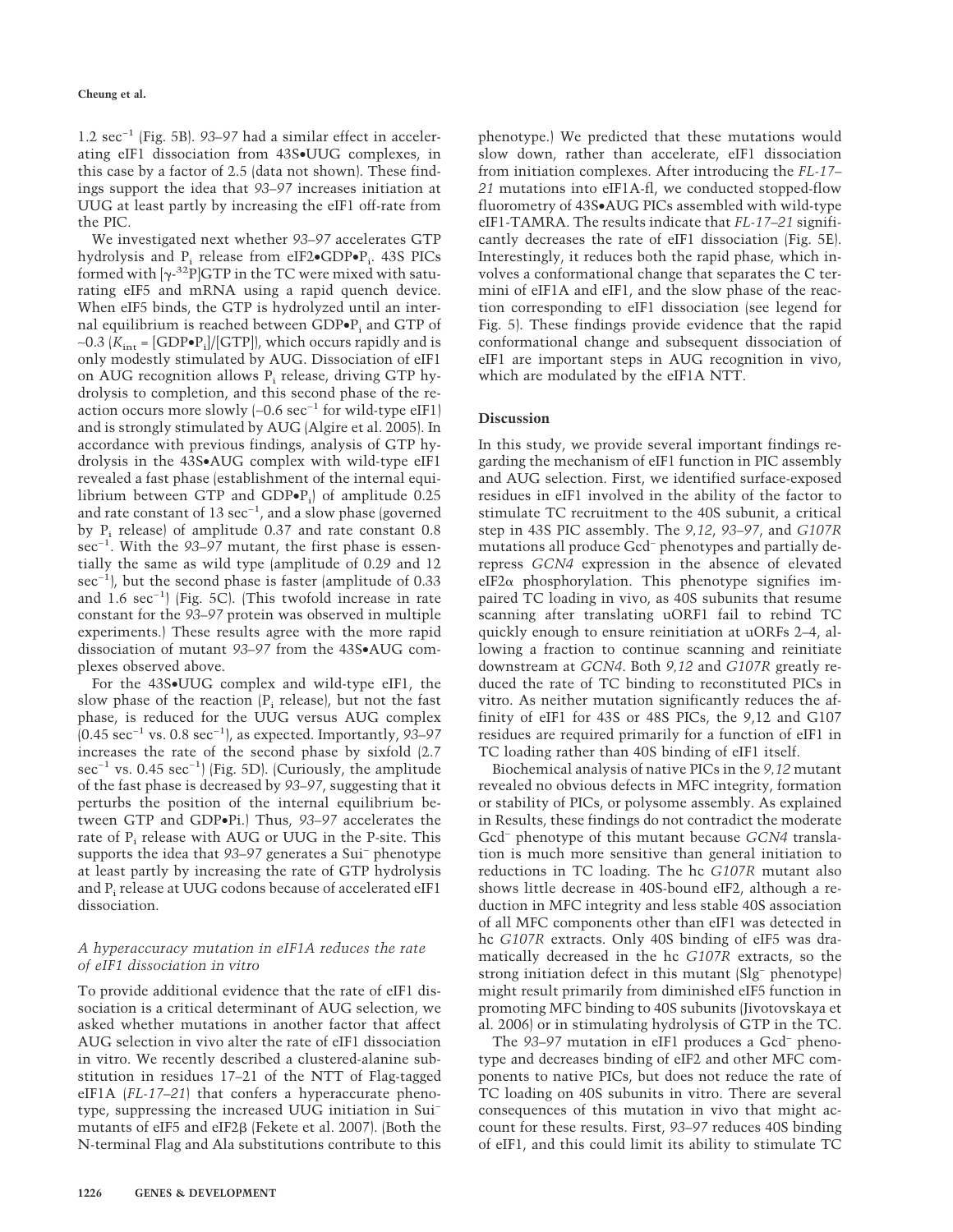loading on 40S subunits in vivo. In contrast, its 40S binding defect was overcome in the TC loading assays in vitro by using a saturating concentration of eIF1. Second, *93–97* impairs eIF1 binding to eIF3c and decreases MFC integrity, and optimal 40S binding of eIF2 is enhanced by MFC assembly in vivo (Jivotovskaya et al. 2006). Thus, *93–97* might indirectly impair TC loading in vivo by destabilizing the MFC. As eIF3 was not present in the TC loading assays, the effect of weakened eIF1–eIF3c interaction conferred by *93–97* would not be revealed in these in vitro experiments.

Even though the *93–97* mutation lowers TC occupancy of 40S subunits in vivo, it still does not fully derepress *GCN4* translation. This can be explained by noting that *93–97* also impairs the efficiency of scanning, as judged by in vitro toeprint assays. A reduced rate of scanning between uORF1 and uORF4 is expected to compensate for the decreased rate of TC recruitment, restoring reinitiation at uORFs 2–4 and diminishing the Gcd− phenotype (Hinnebusch 2005). The *sui1* mutations *D83G* and *Q84P* do not produce Gcd− phenotypes despite their pronounced defects in 40S binding and PIC assembly in vitro and in vivo. Presumably, their defects in scanning fully compensate for the defective TC recruitment to maintain repression of *GCN4* in nonstarvation conditions. A similar situation was described previously for mutations in eIF1A (Fekete et al. 2005) and eIF5 (Yamamoto et al. 2005) that produce compound defects in PIC assembly and scanning/AUG recognition.

Our findings on the *D83G*, *Q84P*, and *93–97* Sui− mutations provide strong in vitro and in vivo evidence supporting the model that eIF1 dissociation from the PIC is an important step in AUG selection. All three mutations dramatically increase initiation at UUG in vivo and confer scanning defects in the reconstituted mammalian system, increasing the frequency at which PICs fail to scan from the 5' cap, or arrest at an upstream GUG or an AUG located too close to the 5' end. Accordingly, we propose that these mutations stabilize the scanning-arrested conformation of the PIC at non-AUG triplets and at AUGs lacking optimal 5' flanking sequences. The *D83G* and *Q84P* mutations dramatically impair eIF1 binding to native PICs (Supplementary Fig. S3D; Valášek et al. 2004). While less severe in degree, *93–97* also weakens 40S binding of eIF1 in cell extracts. These in vivo results are commensurate with the increases in  $K<sub>d</sub>$  for eIF1 binding to 40S subunits or reconstituted PICs of more than two orders of magnitude for *D83G* and *Q84P*, and threefold to 18-fold for the *93–97* mutation. Importantly, overexpression of all three mutants diminished their Sui<sup>−</sup> phenotypes and restored higher than wild-type 40S association in vivo. These findings suggest that the weakened interactions of the mutant eIF1 proteins with 40S subunits (or with eIF3c in the case of *93–97*) contribute to their defects in scanning and AUG selection.

The rates of eIF1 dissociation and release of  $P_i$  from eIF2 $\bullet$ GDP $\bullet$ P<sub>i</sub> in reconstituted 48S PICs are higher with AUG versus non-AUG triplets in the P-site. This led us to propose previously that eIF1 impedes  $P_i$  release at non-AUG codons, and this activity is eliminated upon

AUG recognition by ejection of eIF1 from the 40S subunit. Based on this model, we predicted that one class of Sui− mutations would increase the rate of eIF1 dissociation and  $P_i$  release at UUGs. Fulfilling this prediction, the *93–97* mutation increases the rates of both reactions for PICs containing AUG or UUG, helping to explain the Sui<sup>−</sup> phenotype of *93–97.* The Sui− mutations *D83G* and *Q84P* impair eIF1 binding to 40S subunits too severely to reconstitute PICs and measure eIF1 dissociation rates, but it seems highly likely that they also accelerate eIF1 dissociation and  $P_i$  release with UUG in the P-site. We showed previously that eIF3 reduces the extent of eIF1 dissociation from reconstituted PICs but does not affect the rate constant for eIF1 dissociation, or the rate constant or amplitude of the AUG-dependent conformational change (Maag et al. 2005b). Thus, addition of eIF3 to reconstituted PICs might be expected to modulate the quantitative effects of the eIF1 Sui<sup>−</sup> mutations but should not alter their overall mechanisms of action.

To explain the partial suppression of the Sui− phenotypes of the *93–97*, *D83G*, and *Q84P* mutants by overexpression, we propose that increasing the cellular concentrations of the mutant eIF1 proteins allows them to rebind more rapidly after inappropriate dissociation at a UUG codon, preventing  $P_i$  release and promoting continued scanning to the next triplet. The same mechanism can be invoked to explain our previous finding that overexpressing wild-type eIF1 partially suppresses the Sui− phenotypes of mutations in eIF3c, eIF5, and eIF2 (Valášek et al. 2004). The fact that overexpressing the Sui− mutants only partially suppresses their Sui− phenotypes, even though they restore wild-type levels of 40S binding, might be explained by proposing that the rate of eIF1 rebinding to a scanning PIC from which eIF1 has dissociated is not rapid enough to completely prevent UUG selection. Another explanation for these genetic characteristics is that more rapid eIF1 dissociation is not the only defect conferred by these mutations. They might also impair eIF1 function in scanning, increasing the dwell time of the PIC and probability of  $P_i$  release at non-AUG codons. Such a defect that facilitates UUG selection with eIF1 still bound to the scanning PIC can be invoked to explain the moderate Sui− phenotype of the *G107R* mutant, as this protein dissociates more slowly than wild-type eIF1 from reconstituted PICs (Algire et al. 2005). Finally, although eIF1 and  $P_i$  release are accelerated in vitro by the *93–97* mutation with AUG or UUG in the P-site, initiation at UUG codons is enhanced relative to initiation at AUG in vivo. To explain why increasing the rate of eIF1 release has a smaller effect on initiation at AUG versus UUG, we suggest that other steps in AUG selection—for example, the transition from the open, scanning conformation to the closed complex—become limiting when the rate of eIF1 release exceeds the level achieved by the wild-type factor at AUG.

A model of eIF1 bound to the PIC has been generated by hydroxyl radical mapping of the eIF1-binding site on the 40S subunit (Lomakin et al. 2003). None of the Sui− mutations alter residues in the predicted eIF1–40S inter-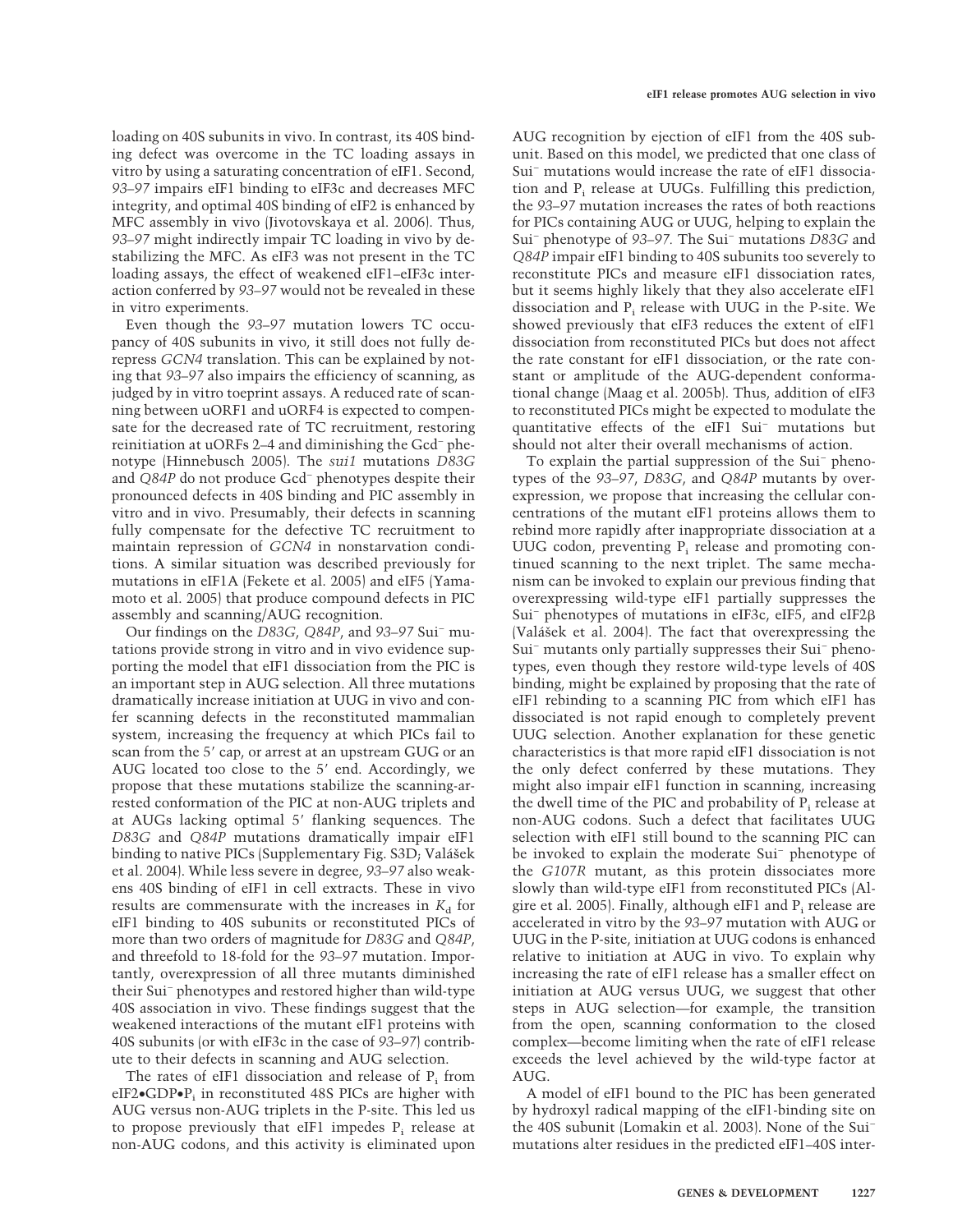#### **Cheung et al.**

face (Supplementary Fig. S4), suggesting that they impair 40S binding by an indirect mechanism. The fact that overexpressing the mutant eIF1 proteins eliminates their slow-growth phenotypes shows that the mutations do not produce grossly misfolded proteins. As the mutated residues lie on exposed surfaces of eIF1 in the model, they could also affect interactions of eIF1 with TC, other MFC components (including eIF5), or eIF1A, and thereby modulate PIC assembly, scanning, or eIF5 function.

Finally, it is notable that the *FL-17–21* mutations in the NTT of eIF1A, which decrease selection of both UUG and AUG triplets in vivo (Fekete et al. 2007), reduce the rates of two reactions involving eIF1 that are triggered by AUG recognition: (1) a conformational change that increases eIF1A–eIF1 separation in the 48S complex and (2) subsequent release of eIF1 from the 40S subunit. This provides strong evidence that both events contribute to AUG selection and are modulated by the eIF1A NTT in vivo. In contrast to eIF1, which binds less tightly to the complex, eIF1A binds more tightly with AUG in the P-site (Maag et al. 2005a). Moreover, the *FL-17–21* mutations eliminate eIF1A's tighter interaction with the PIC upon AUG recognition (Fekete et al. 2007). Thus, tighter binding of eIF1A through its NTT likely promotes the conformational change that separates eIF1A from eIF1 and enhances eIF1 release upon AUG recognition.

# **Materials and methods**

#### *Yeast strain constructions*

Deletion of the chromosomal *SUI1* gene to construct strains CHY01 and JCY03 is described in the Supplemental Material. The resulting strains were transformed with various *His-SUI1* alleles cloned in sc or hc *LEU2* plasmids and plated on SC-UL. The resident *SUI1<sup>+</sup> URA3* plasmid (p1200) was evicted by selection on 5-FOA medium to obtain the relevant mutant strains listed in Supplementary Table S3.

#### *Plasmid constructions and site-directed mutagenesis*

Details of the construction of pCFB01 containing the *sui1hisG-URA3-hisG* disruption cassette, and *LEU2* plasmids p4389 and pCFB03 containing *His-SUI1*, are described in the Supplemental Material. Mutations were introduced into the *His-SUI1* allele by PCR fusion or the GeneTailor site-directed mutagenesis system (Invitrogen) using the mutagenic primers listed in Supplementary Table S2.

Plasmid pRaugFFuug was derived from a dual luciferase reporter plasmid described previously (Harger and Dinman 2003), modified to express *Renilla* and firefly luciferase as separate messages, with *LUCrenilla* under the control of the *ADH1* promoter and *HIS* terminator, *LUC*<sub>firefly</sub> under the *GPD* promoter and *CYC1* terminator, and the start codon of the *LUC*<sub>firefly</sub> ORF altered to TTG.

#### *Biochemical assays with yeast extracts*

Assays of  $\beta$ -galactosidase activity in WCEs were performed as described previously (Moehle and Hinnebusch 1991). Measurements of luminescence in WCEs were conducted essentially as described (Dyer et al. 2000). Analyses of polysome profiles and

fractionation of native PICs in WCEs from HCHO cross-linked cells, including resedimentation analysis, were conducted essentially as already described (Nielsen et al. 2004; Fekete et al. 2005; Jivotovskaya et al. 2006). For Western analysis of WCEs, extracts were prepared by breaking the cells in  $1:1$   $(v/v)$  cracking buffer (20 mM Tris-HCl at pH 7.5, 100 mM KCl, 5 mM  $MgCl<sub>2</sub>$ , 0.1 mM EDTA, 5 mM NaF with 7 mM  $\beta$ -mercaptoethanol, 1 mM PMSF, Complete protease inhibitor cocktail tablets freshly added) and vortexing with glass beads. WCEs were also prepared by trichloroacetic acid extraction as previously described (Reid and Schatz 1982). Ni<sup>2+</sup> chelation chromatography with WCEs was conducted as previously described (Valášek et al. 2001). WCEs were incubated with 4 µL of 50% Ni2+-NTA-silica resin (Qiagen) suspended in 200 µL of buffer A for 2 h at 4°C, followed by washing and elution. In vitro GST pull-down assays were conducted as already described (Asano et al. 1998).

#### *Biochemical assays in the reconstituted yeast system*

Reagent preparation is described in the Supplemental Material. Fluorescence anisotropy measurements of equilibrium binding constants were performed as previously described using C-terminally TAMRA-labeled eIF1 or mutants of eIF1 (Maag and Lorsch 2003; Maag et al. 2005b). For all experiments, buffer conditions were 30 mM HEPES (pH 7.4), 100 mM potassium acetate (pH 7.4), 3 mM  $MgCl<sub>2</sub>$ , and 2 mM dithiothreitol. 43S complex formation was measured by gel mobility shift assays as described previously (Algire et al. 2002) and in the Supplemental Material.

FRET experiments were carried out as previously described (Maag et al. 2005b). GTPase assays were conducted by preforming 43S complexes with  $[\gamma^{32}P]GTP$  and initiating the reaction by addition of saturating eIF5 and mRNA using a rapid quench apparatus (KinTek), as previously described (Algire et al. 2005). Component concentrations were 810 nM Met-tRNA<sub>i</sub>, 800 nM eIF2, 830 nM eIF1, 800 nM eIF1A, 300 nM 40S subunits, 10 µM mRNA(AUG) or 25 µM mRNA(UUG), and 1 µM eIF5.

#### *Toeprinting analysis in the reconstituted mammalian system*

48S complexes were assembled in 40-µL reactions containing 3 pmol 40S subunits, 9 pmol eIF2, 9 pmol eIF3, 5 pmol eIF4F, 10 pmol eIF4A, 10 pmol eIF4B, 9 pmol eIF1A, 680 pmol eIF1 (recombinant human or yeast mutants), 5 pmol Met-tRNA, Met, 2 pmol β-globin or CAUG(CAA)<sub>n</sub>GUS mRNA, 20 mM Tris-HCl (pH 7.5), 100 mM potassium acetate, 2.5 mM magnesium chloride, 1 mM DTT, 0.25 mM spermidine, 1 mM ATP, 0.2 mM GTP, and 2 U/mL ribonuclease inhibitor (RNAseOUT, Invitrogen). Primer extension and polyacrylamide gel electrophoresis of cDNA products were performed as described (Pestova et al. 1998; Pestova and Kolupaeva 2002).

#### **Acknowledgments**

We thank Azadeh Esmaeli for technical assistance; Tom Donahue, Ernie Hannig, and Jon Warner for strains and antibodies; Assan Marintchev for help with the eIF1-30S model; and Tom Dever for many helpful suggestions. This work was supported in part by the Intramural Program of the NIH. T.V.P. and J.R.L. acknowledge support from NIH Grants GM59660 and GM62128, respectively.

#### **Note added in proof**

We found recently that hc*G107R* is not lethal but confers Slg<sup>−</sup> and Gcd− phenotypes in the *gcn2* strain lacking *SUI1*<sup>+</sup> , as we observed in the presence of *SUI1*<sup>+</sup> .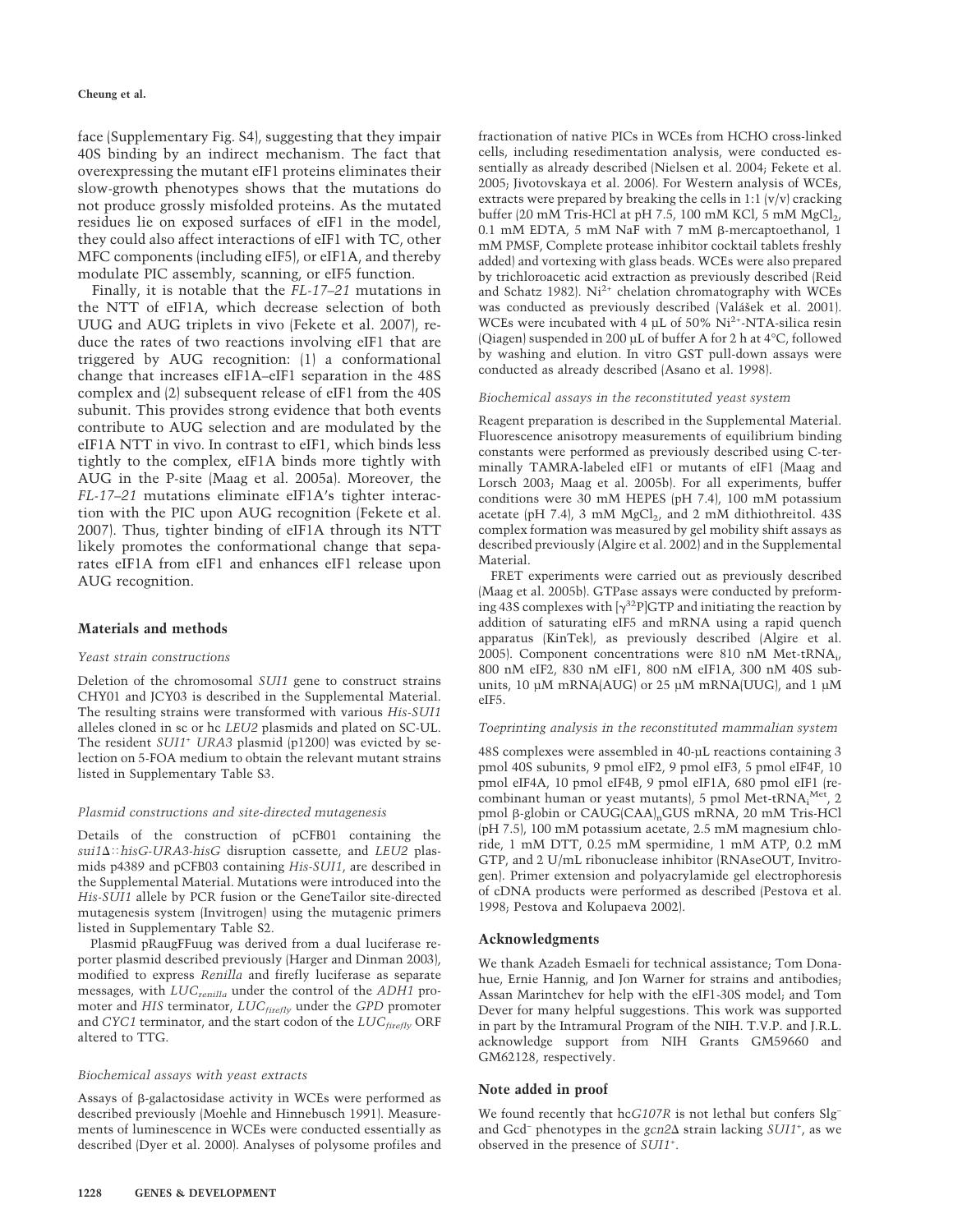# **References**

Algire, M.A., Maag, D., Savio, P., Acker, M.G., Tarun Jr., S.Z., Sachs, A.B., Asano, K., Nielsen, K.H., Olsen, D.S., Phan, L., et al. 2002. Development and characterization of a reconstituted yeast translation initiation system. *RNA* **8:** 382– 397.

Algire, M.A., Maag, D., and Lorsch, J.R. 2005.  $\pi$  release from eIF2, not GTP hydrolysis, is the step controlled by start-site selection during eukaryotic translation initiation. *Mol. Cell* **20:** 251–262.

Asano, K., Phan, L., Anderson, J., and Hinnebusch, A.G. 1998. Complex formation by all five homologues of mammalian translation initiation factor 3 subunits from yeast *Saccharomyces cerevisiae*. *J. Biol. Chem.* **273:** 18573–18585.

Asano, K., Clayton, J., Shalev, A., and Hinnebusch, A.G. 2000. A multifactor complex of eukaryotic initiation factors eIF1, eIF2, eIF3, eIF5, and initiator tRNA<sup>Met</sup> is an important translation initiation intermediate in vivo. *Genes* & *Dev.* **14:** 2534–2546.

Asano, K., Shalev, A., Phan, L., Nielsen, K., Clayton, J., Valášek, L., Donahue, T.F., and Hinnebusch, A.G. 2001. Multiple roles for the carboxyl terminal domain of eIF5 in translation initiation complex assembly and GTPase activation. *EMBO J.* **20:** 2326–2337.

Cui, Y., Dinman, J.D., Kinzy, T.G., and Peltz, S.W. 1998. The Mof2/Sui1 protein is a general monitor of translational accuracy. *Mol. Cell. Biol.* **18:** 1506–1516.

Danaie, P., Wittmer, B., Altmann, M., and Trachsel, H. 1995. Isolation of a protein complex containing translation initiation factor Prt1 from *Saccharomyces cerevisiae*. *J. Biol. Chem.* **270:** 4288–4292.

Donahue, T. 2000. Genetic approaches to translation initiation in *Saccharomyces cerevisiae*. In *Translational control of gene expression* (eds. N. Sonenberg et al.), pp. 487–502. Cold Spring Harbor Laboratory Press, Cold Spring Harbor, NY.

Dyer, B.W., Ferrer, F.A., Klinedinst, D.K., and Rodriguez, R. 2000. A noncommercial dual luciferase enzyme assay system for reporter gene analysis. *Anal. Biochem.* **282:** 158– 161.

Fekete, C.A., Applefield, D.J., Blakely, S.A., Shirokikh, N., Pestova, T., Lorsch, J.R., and Hinnebusch, A.G. 2005. The eIF1A C-terminal domain promotes initiation complex assembly, scanning and AUG selection in vivo. *EMBO J.* **24:** 3588–3601.

Fekete, C., Mitchell, S., Cherkasova, V., Applefield, D., Algire, M.A., Maag, D., Saini, A., Lorsch, J.R., and Hinnebusch, A.G. 2007. N- and C-terminal residues of eIF1A have opposing effects on the fidelity of start codon selection. *EMBO J.* **26:** 1602–1614.

Harger, J.W. and Dinman, J.D. 2003. An in vivo dual-luciferase assay system for studying translational recoding in the yeast *Saccharomyces cerevisiae*. *RNA* **9:** 1019–1024.

Hershey, J.W.B. and Merrick, W.C. 2000. Pathway and mechanism of initiation of protein synthesis. In *Translational control of gene expression* (eds. N. Sonenberg et al.), pp. 33–88. Cold Spring Harbor Laboratory Press, Cold Spring Harbor, NY.

Hinnebusch, A.G. 2000. Mechanism and regulation of initiator methionyl-tRNA binding to ribosomes. In *Translational control of gene expression* (eds. N. Sonenberg et al.), pp. 185– 243. Cold Spring Harbor Laboratory Press, Cold Spring Harbor, NY.

Hinnebusch, A.G. 2005. Translational regulation of GCN4 and the general amino acid control of yeast. *Annu. Rev. Micro-* *biol.* **59:** 407–450.

- Jivotovskaya, A.V., Valasek, L., Hinnebusch, A.G., and Nielsen, K.H. 2006. Eukaryotic translation initiation factor 3 (eIF3) and eIF2 can promote mRNA binding to 40S subunits independently of eIF4G in yeast. *Mol. Cell. Biol.* **26:** 1355– 1372.
- Lomakin, I.B., Kolupaeva, V.G., Marintchev, A., Wagner, G., and Pestova, T.V. 2003. Position of eukaryotic initiation factor eIF1 on the 40S ribosomal subunit determined by directed hydroxyl radical probing. *Genes* & *Dev.* **17:** 2786– 2797.
- Maag, D. and Lorsch, J.R. 2003. Communication between eukaryotic translation initiation factors 1 and 1A on the yeast small ribosomal subunit. *J. Mol. Biol.* **330:** 917–924.
- Maag, D., Algire, M.A., and Lorsch, J.R. 2005a. Communication between eukaryotic translation initiation factors 5 and 1A within the ribosomal pre-initiation complex plays a role in start site selection. *J. Mol. Biol.* **356:** 724–737.
- Maag, D., Fekete, C.A., Gryczynski, Z., and Lorsch, J.R. 2005b. A conformational change in the eukaryotic translation preinitiation complex and release of eIF1 signal recognition of the start codon. *Mol. Cell* **17:** 265–275.
- Moehle, C.M. and Hinnebusch, A.G. 1991. Association of RAP1 binding sites with stringent control of ribosomal protein gene transcription in *Saccharomyces cerevisiae*. *Mol. Cell Biol.* **11:** 2723–2735.
- Nielsen, K.H., Szamecz, B., Valasek, L., Jivotovskaya, A., Shin, B.S., and Hinnebusch, A.G. 2004. Functions of eIF3 downstream of 48S assembly impact AUG recognition and GCN4 translational control. *EMBO J.* **23:** 1166–1177.
- Olsen, D.S., Savner, E.M., Mathew, A., Zhang, F., Krishnamoorthy, T., Phan, L., and Hinnebusch, A.G. 2003. Domains of eIF1A that mediate binding to eIF2, eIF3 and eIF5B and promote ternary complex recruitment in vivo. *EMBO J.* **22:** 193– 204.
- Pestova, T.V. and Kolupaeva, V.G. 2002. The roles of individual eukaryotic translation initiation factors in ribosomal scanning and initiation codon selection. *Genes* & *Dev.* **16:** 2906– 2922.
- Pestova, T.V., Borukhov, S.I., and Hellen, C.U.T. 1998. Eukaryotic ribosomes require initiation factors 1 and 1A to locate initiation codons. *Nature* **394:** 854–859.
- Pestova, T.V., Lomakin, I.B., Lee, J.H., Choi, S.K., Dever, T.E., and Hellen, C.U.T. 2000. The joining of ribosomal subunits in eukaryotes requires eIF5B. *Nature* **403:** 332–335.
- Phan, L., Zhang, X., Asano, K., Anderson, J., Vornlocher, H.P., Greenberg, J.R., Qin, J., and Hinnebusch, A.G. 1998. Identification of a translation initiation factor 3 (eIF3) core complex, conserved in yeast and mammals, that interacts with eIF5. *Mol. Cell. Biol.* **18:** 4935–4946.
- Reid, G.A. and Schatz, G. 1982. Import of proteins into mitochondria. *J. Biol. Chem.* **257:** 13062–13067.
- Singh, C.R., He, H., Ii, M., Yamamoto, Y., and Asano, K. 2004. Efficient incorporation of eukaryotic initiation factor 1 into the multifactor complex is critical for formation of functional ribosomal preinitiation complexes in vivo. *J. Biol. Chem.* **279:** 31910–31920.
- Unbehaun, A., Borukhov, S.I., Hellen, C.U., and Pestova, T.V. 2004. Release of initiation factors from 48S complexes during ribosomal subunit joining and the link between establishment of codon–anticodon base-pairing and hydrolysis of eIF2-bound GTP. *Genes* & *Dev.* **18:** 3078–3093.
- Valášek, L., Phan, L., Schoenfeld, L.W., Valásková, V., and Hinnebusch, A.G. 2001. Related eIF3 subunits TIF32 and HCR1 interact with an RNA recoginition motif in PRT1 required for eIF3 integrity and ribosome binding. *EMBO J.* **20:** 891–904.